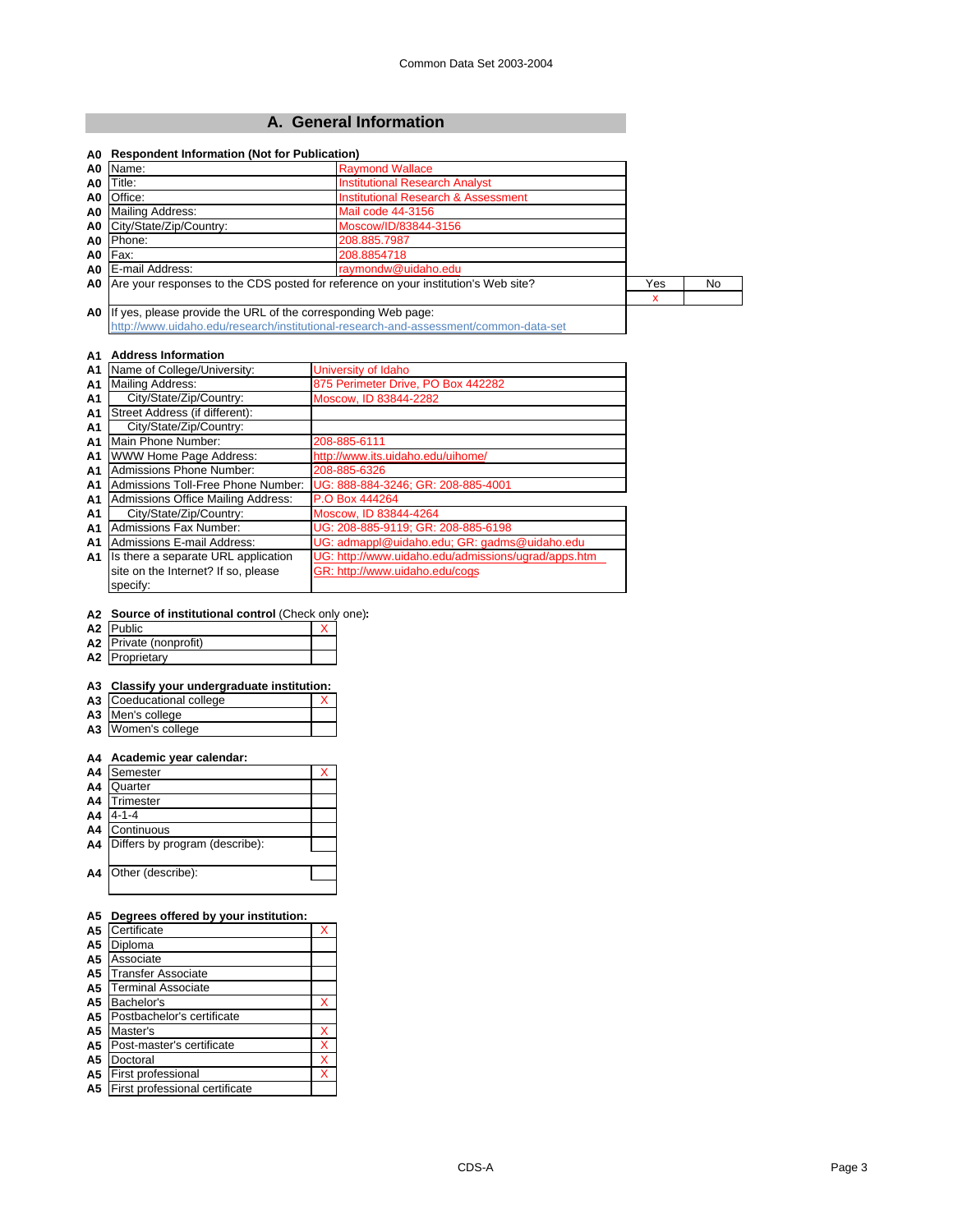# **B. ENROLLMENT AND PERSISTENCE**

|                                              | <b>FULL-TIME</b> |       | <b>PART-TIME</b> |       |
|----------------------------------------------|------------------|-------|------------------|-------|
|                                              | Men              | Women | Men              | Women |
| <b>Undergraduates</b>                        |                  |       |                  |       |
| Degree-seeking, first-time                   |                  |       |                  |       |
| freshmen                                     | 848              | 753   | 33               | 16    |
| Other first-year, degree-seeking             | 408              | 274   | 46               | 59    |
| All other degree-seeking                     | 3,316            | 2,724 | 318              | 252   |
| Total degree-seeking                         | 4,572            | 3,751 | 397              | 327   |
| All other undergraduates enrolled            |                  |       |                  |       |
| in credit courses                            | 33               | 47    | 250              | 230   |
| Total undergraduates                         | 4,605            | 3,798 | 647              | 557   |
| <b>First-Professional</b>                    |                  |       |                  |       |
| First-time, first-professional               |                  |       |                  |       |
| students                                     | 67               | 51    |                  |       |
| All other first-professionals                | 125              | 75    |                  |       |
| Total first-professional                     | 192              | 126   |                  |       |
| <b>Graduate</b>                              |                  |       |                  |       |
| Degree-seeking, first-time                   | 247              | 171   | 104              | 94    |
| All other degree-seeking                     | 451              | 311   | 619              | 502   |
| All other graduates enrolled in              |                  |       |                  |       |
| credit courses                               | 6                | 6     | 201              | 248   |
| Total graduate                               | 704              | 488   | 924              | 844   |
| Total all undergraduates                     |                  |       |                  | 9,607 |
| Total all graduate and professional students |                  |       |                  | 3,287 |
|                                              |                  |       |                  |       |

**B1 Institutional Enrollment - Men and Women** Provide numbers of students for each of the following categories as of the institution's official fall reporting date or as of October 15, 2003.

**B1 12,894 GRAND TOTAL ALL STUDENTS**

**B2 Enrollment by Racial/Ethnic Category.** Provide numbers of undergraduate students for each of the following categories as of the institution's official fall reporting date or as of October 15, 2003. Include international students only in the category "Nonresident aliens." Complete the "Total Undergraduates" column only if you cannot provide data for the first two columns.

| <b>B2</b> |                                   | Degree-Seeking<br>First-Time<br><b>First Year</b> | Degree-Seeking<br>Undergraduates<br>(include first-time<br>first-year) | Total<br>Undergraduates<br>(both degree- and<br>non-degree-<br>seeking) |
|-----------|-----------------------------------|---------------------------------------------------|------------------------------------------------------------------------|-------------------------------------------------------------------------|
| <b>B2</b> | Nonresident aliens                | 21                                                | 217                                                                    | 265                                                                     |
| <b>B2</b> | Black, non-Hispanic               | 11                                                | 77                                                                     | 80                                                                      |
| <b>B2</b> | American Indian or Alaskan Native | 21                                                | 115                                                                    | 121                                                                     |
| <b>B2</b> | Asian or Pacific Islander         | 30                                                | 192                                                                    | 200                                                                     |
| <b>B2</b> | Hispanic                          | 70                                                | 318                                                                    | 331                                                                     |
| <b>B2</b> | White, non-Hispanic               | 1,423                                             | 7,691                                                                  | 8,015                                                                   |
| <b>B2</b> | Race/ethnicity unknown            | 74                                                | 437                                                                    | 595                                                                     |
| <b>B2</b> | TOTAL                             | 1,650                                             | 9,047                                                                  | 9,607                                                                   |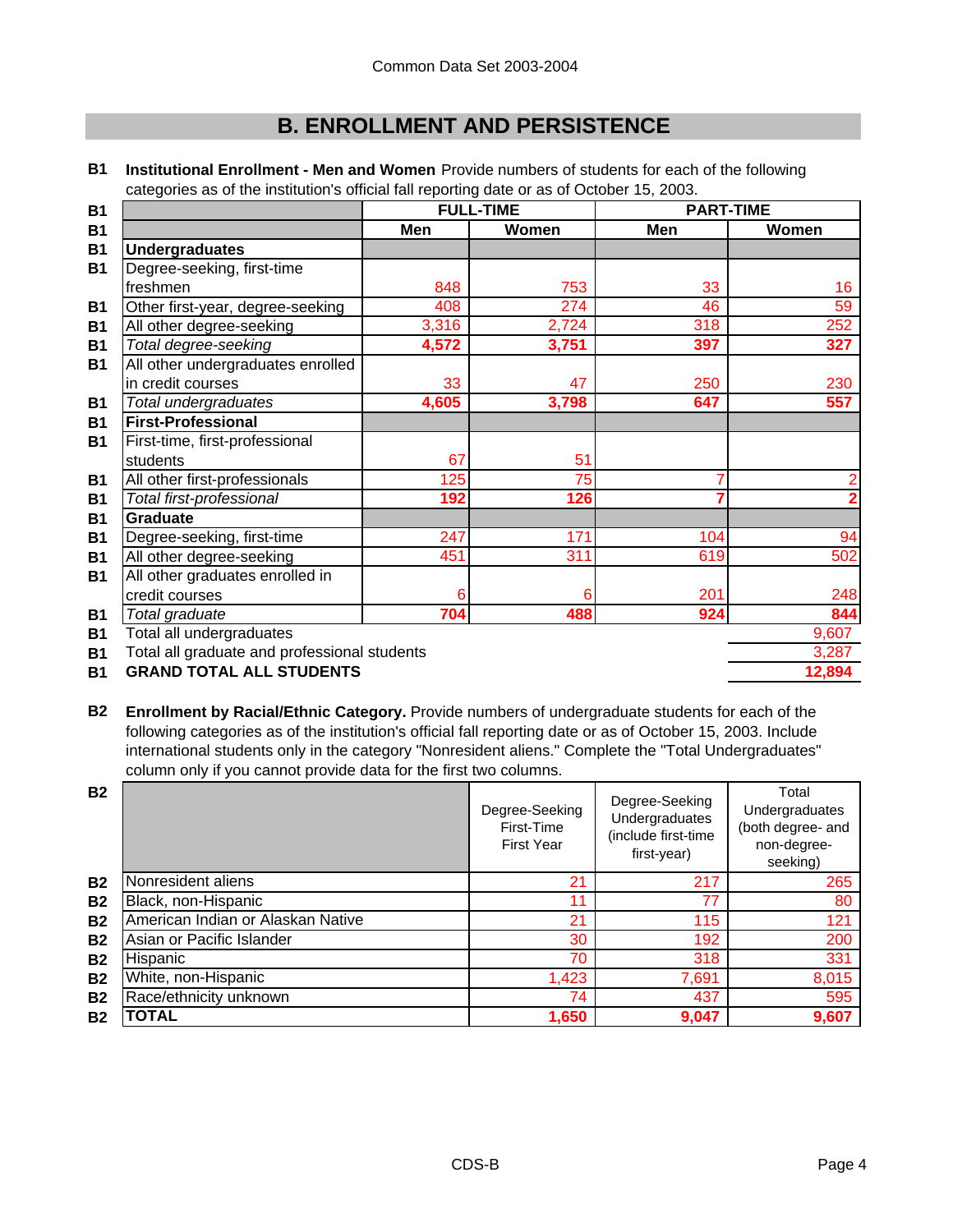# **Persistence**

## **B3 Number of degrees awarded from July 1, 2002 to June 30, 2003**

| <b>B3</b> | Certificate/diploma             |      |
|-----------|---------------------------------|------|
| <b>B3</b> | Associate degrees               |      |
| <b>B3</b> | Bachelor's degrees              | 1684 |
| <b>B3</b> | Postbachelor's certificates     |      |
| <b>B3</b> | Master's degrees                | 566  |
| <b>B3</b> | Post-Master's certificates      | 37   |
| <b>B3</b> | Doctoral degrees                | 90   |
| <b>B3</b> | First professional degrees      |      |
| Β3        | First professional certificates |      |
|           |                                 |      |

# **Graduation Rates**

The items in this section correspond to data elements collected by the IPEDS Web-based Data Collection System's Graduation Rate Survey (GRS). For complete instructions and definitions of data elements, see the IPEDS GRS instructions and glossary on the 2003 Web-based survey.

### **For Bachelor's or Equivalent Programs**

Please provide data for the fall 1997 cohort if available. If fall 1997 cohort data are not available, provide data for the fall 1996 cohort.

### *Fall 1997 Cohort*

Report for the cohort of full-time first-time bachelor's (or equivalent) degree-seeking undergraduate students who entered in fall 1997. Include in the cohort those who entered your institution during the summer term preceding fall 1997.

| <b>B4</b>  | Initial 1997 cohort of first-time, full-time bachelor's (or equivalent) degree-seeking   |       |
|------------|------------------------------------------------------------------------------------------|-------|
|            | undergraduate students; total all students:                                              | 1,309 |
| <b>B5</b>  | Of the initial 1997 cohort, how many did not persist and did not graduate for the        |       |
|            | following reasons: death, permanent disability, service in the armed forces, foreign aid |       |
|            | service of the federal government, or official church missions; total allowable          |       |
|            | exclusions:                                                                              |       |
| <b>B6</b>  | Final 1997 cohort, after adjusting for allowable exclusions: (subtract question B5 from  |       |
|            | question B4)                                                                             | 1,309 |
| <b>B7</b>  | Of the initial 1997 cohort, how many completed the program in four years or less (by     |       |
|            | August 31, 2001):                                                                        | 244   |
| <b>B8</b>  | Of the initial 1997 cohort, how many completed the program in more than four years       |       |
|            | but in five years or less (after August 31, 2001 and by August 31, 2002):                | 373   |
| <b>B</b> 9 | Of the initial 1997 cohort, how many completed the program in more than five years but   |       |
|            | in six years or less (after August 31, 2002 and by August 31, 2003):                     | 100   |
| <b>B10</b> | Total graduating within six years (sum of questions B7, B8, and B9):                     | 717   |
| <b>B11</b> | Six-year graduation rate for 1997 cohort (question B10 divided by question B6):          |       |
|            |                                                                                          | 55%   |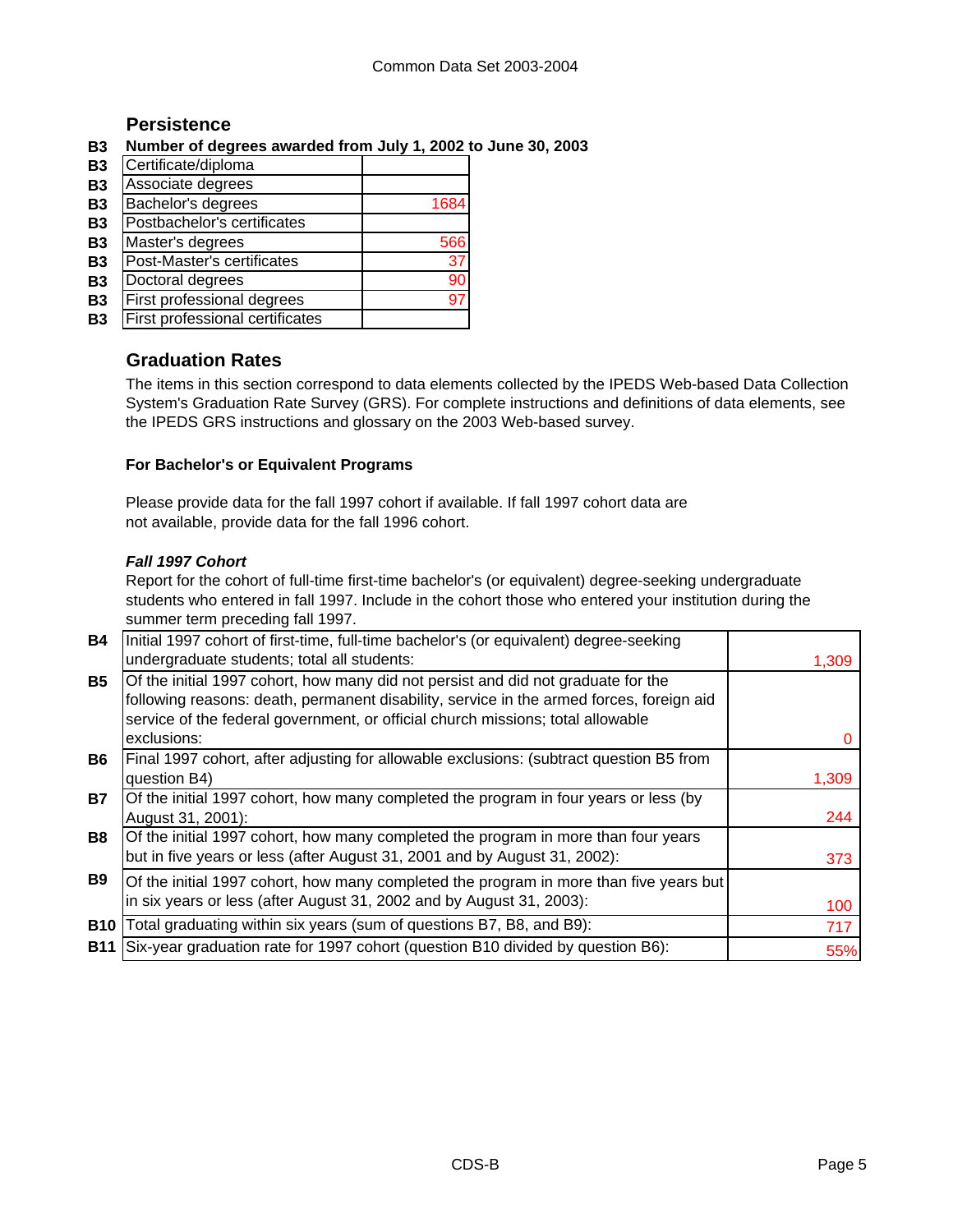# *Fall 1996 Cohort*

Report for the cohort of full-time first-time bachelor's (or equivalent) degree-seeking undergraduate students who entered in fall 1996. Include in the cohort those who entered your institution during the summer term preceding fall 1996.

| <b>B4</b>  | Initial 1996 cohort of first-time, full-time bachelor's (or equivalent) degree-seeking   |       |
|------------|------------------------------------------------------------------------------------------|-------|
|            | undergraduate students; total all students:                                              | 1,196 |
| <b>B5</b>  | Of the initial 1996 cohort, how many did not persist and did not graduate for the        |       |
|            | following reasons: death, permanent disability, service in the armed forces, foreign aid |       |
|            | service of the federal government, or official church missions; total allowable          |       |
|            | exclusions:                                                                              |       |
| <b>B6</b>  | Final 1996 cohort, after adjusting for allowable exclusions: (subtract question B5 from  |       |
|            | question B4)                                                                             | 1,196 |
| <b>B7</b>  | Of the initial 1996 cohort, how many completed the program in four years or less (by     |       |
|            | August 31, 2000):                                                                        | 219   |
| <b>B8</b>  | Of the initial 1996 cohort, how many completed the program in more than four years       |       |
|            | but in five years or less (after August 31, 2000 and by August 31, 2001):                | 315   |
| <b>B9</b>  | Of the initial 1996 cohort, how many completed the program in more than five years but   |       |
|            | in six years or less (after August 31, 2001 and by August 31, 2002):                     | 84    |
| <b>B10</b> | Total graduating within six years (sum of questions B7, B8, and B9):                     | 618   |
| <b>B11</b> | Six-year graduation rate for 1996 cohort (question B10 divided by question B6):          |       |
|            |                                                                                          | 52%   |

## **For Two-Year Institutions**

Please provide data for the 2000 cohort if available. If 2000 cohort data are not available, provide data for the 1999 cohort.

### *2000 Cohort*

|            | B12   Initial 2000 cohort, total of first-time, full-time degree/certificate-seeking students:     |          |
|------------|----------------------------------------------------------------------------------------------------|----------|
|            | <b>B13</b> Of the initial 2000 cohort, how many did not persist and did not graduate for the       |          |
|            | following reasons: death, permanent disability, service in the armed forces, foreign aid           |          |
|            | service of the federal government, or official church missions; total allowable                    |          |
|            | exclusions:                                                                                        |          |
|            | <b>B14</b> Final 2000 cohort, after adjusting for allowable exclusions (Subtract question B13 from |          |
|            | question B12):                                                                                     | $\Omega$ |
|            | <b>B15</b> Completers of programs of less than two years duration (total):                         |          |
| <b>B16</b> | Completers of programs of less than two years within 150 percent of normal time:                   |          |
| <b>B17</b> | Completers of programs of at least two but less than four years (total):                           |          |
|            | <b>B18</b> Completers of programs of at least two but less than four-years within 150 percent of   |          |
|            | normal time:                                                                                       |          |
| <b>B19</b> | Total transfers-out (within three years) to other institutions:                                    |          |
| <b>B20</b> | Total transfers to two-year institutions:                                                          |          |
|            | <b>B21</b> Total transfers to four-year institutions:                                              |          |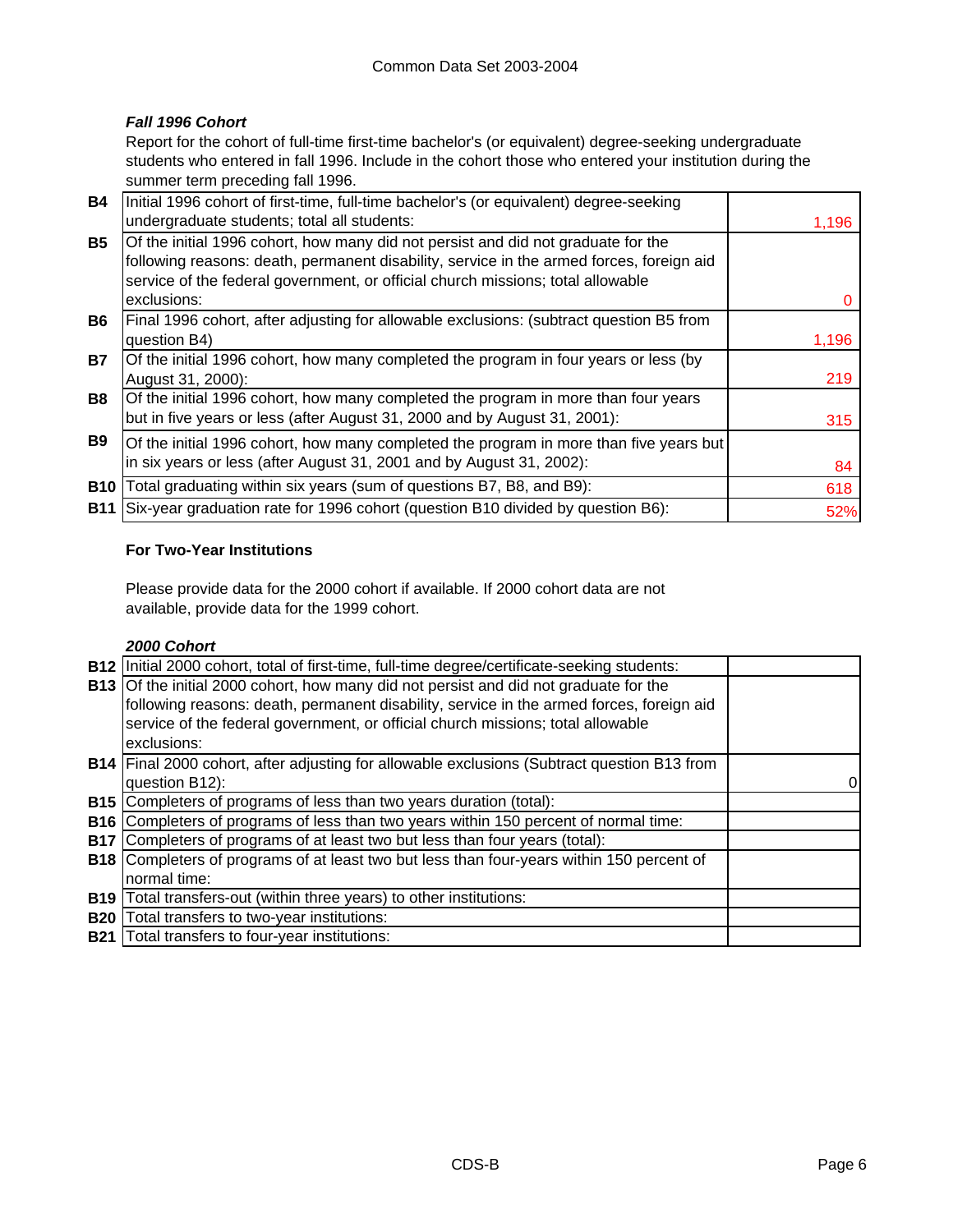# *1999 Cohort*

| <b>B12</b> | Initial 1999 cohort, total of first-time, full-time degree/certificate-seeking students:         |  |
|------------|--------------------------------------------------------------------------------------------------|--|
|            | <b>B13</b> Of the initial 1999 cohort, how many did not persist and did not graduate for the     |  |
|            | following reasons: death, permanent disability, service in the armed forces, foreign aid         |  |
|            | service of the federal government, or official church missions; total allowable                  |  |
|            | exclusions:                                                                                      |  |
|            | B14   Final 1999 cohort, after adjusting for allowable exclusions (Subtract question B13 from    |  |
|            | question B12):                                                                                   |  |
| <b>B15</b> | Completers of programs of less than two years duration (total):                                  |  |
| <b>B16</b> | Completers of programs of less than two years within 150 percent of normal time:                 |  |
| <b>B17</b> | Completers of programs of at least two but less than four years (total):                         |  |
|            | <b>B18</b> Completers of programs of at least two but less than four-years within 150 percent of |  |
|            | normal time:                                                                                     |  |
| <b>B19</b> | Total transfers-out (within three years) to other institutions:                                  |  |
| <b>B20</b> | Total transfers to two-year institutions:                                                        |  |
| <b>B21</b> | Total transfers to four-year institutions:                                                       |  |

### **Retention Rates**

Report for the cohort of all full-time, first-time bachelor's (or equivalent) degree-seeking undergraduate students who entered in fall 2002 (or the preceding summer term). The initial cohort may be adjusted for students who departed for the following reasons: death, permanent disability, service in the armed forces, foreign aid service of the federal government or official church missions. No other adjustments to the initial cohort should be made.

| B22 For the cohort of all full-time bachelor's (or equivalent) degree-seeking undergraduate |     |
|---------------------------------------------------------------------------------------------|-----|
| students who entered your institution as freshmen in fall 2002 (or the preceding            |     |
| summer term), what percentage was enrolled at your institution as of the date your          |     |
| linstitution calculates its official enrollment in fall 2003?                               | 82% |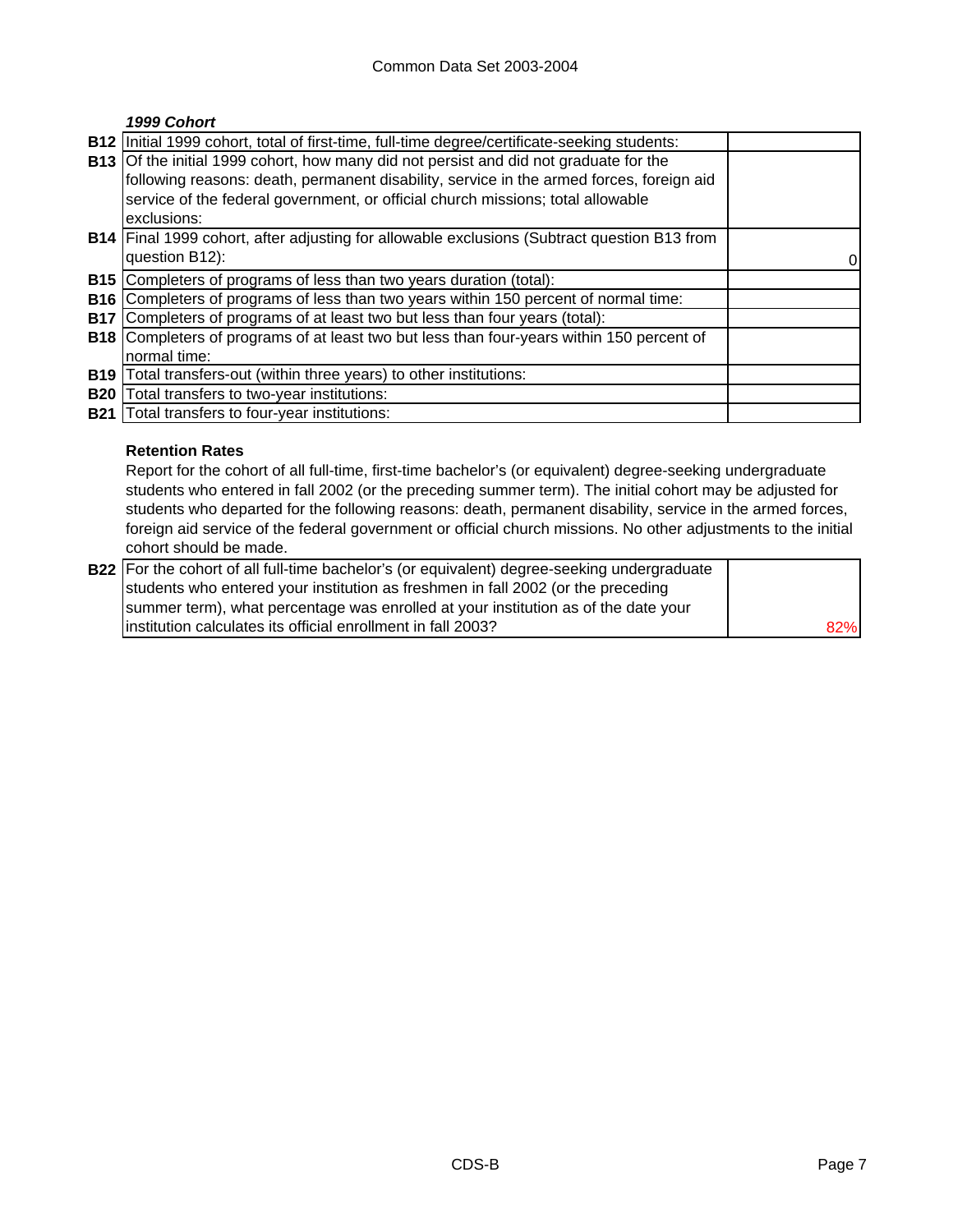# **C. FIRST-TIME, FIRST-YEAR (FRESHMAN) ADMISSION**

### **Applications**

**C1 First-time, first-year, (freshmen) students:** Provide the number of degree-seeking, first-time, first-year students who applied, were admitted, and enrolled (full- or part-time) in fall 2003. Include early decision, early action, and students who began studies during summer in this cohort. Applicants should include only those students who fulfilled the requirements for consideration for admission (i.e., who completed actionable applications) and who have been notified of one of the following actions: admission, nonadmission, placement on waiting list, or application withdrawn (by applicant or institution). Admitted applicants should include wait-listed students who were subsequently offered admission.

| C <sub>1</sub> | Total first-time, first-year (freshman) men who applied               | 2088 |
|----------------|-----------------------------------------------------------------------|------|
| C <sub>1</sub> | Total first-time, first-year (freshman) women who applied             | 1885 |
|                |                                                                       |      |
| C <sub>1</sub> | Total first-time, first-year (freshman) men who were admitted         | 1658 |
| C <sub>1</sub> | Total first-time, first-year (freshman) women who were admitted       | 1544 |
|                |                                                                       |      |
| C <sub>1</sub> | Total full-time, first-time, first-year (freshman) men who enrolled   | 848  |
| C <sub>1</sub> | Total part-time, first-time, first-year (freshman) men who enrolled   | 39   |
|                |                                                                       |      |
| C <sub>1</sub> | Total full-time, first-time, first-year (freshman) women who enrolled | 753I |

**C1** 23 Total part-time, first-time, first-year (freshman) women who enrolled

**C2 Freshman wait-listed students (students who met admission requirements but whose final admission was contingent on space availability)**

|                |                                                                     | Yes | No |
|----------------|---------------------------------------------------------------------|-----|----|
|                | C2  Do you have a policy of placing students on a waiting list?     |     |    |
| C <sub>2</sub> | If yes, please answer the questions below for fall 2003 admissions: |     |    |
|                | <b>C2</b> Number of qualified applicants placed on waiting list     |     |    |
|                | C2   Number accepting a place on the waiting list                   |     |    |
| C2             | Number of wait-listed students admitted                             |     |    |

# **Admission Requirements**

| C <sub>3</sub> | <b>High school completion requirement</b>                  |  |
|----------------|------------------------------------------------------------|--|
| C <sub>3</sub> | High school diploma is required and GED is<br>accepted     |  |
| C <sub>3</sub> | High school diploma is required and GED is not<br>accepted |  |
| C <sub>3</sub> | High school diploma or equivalent is not required          |  |

#### **C4 Does your institution require or recommend a general college-preparatory program for degreeseeking students?**

| C4 | Require                                 |  |
|----|-----------------------------------------|--|
|    | <b>C4</b> Recommend                     |  |
|    | <b>C4</b> Neither require nor recommend |  |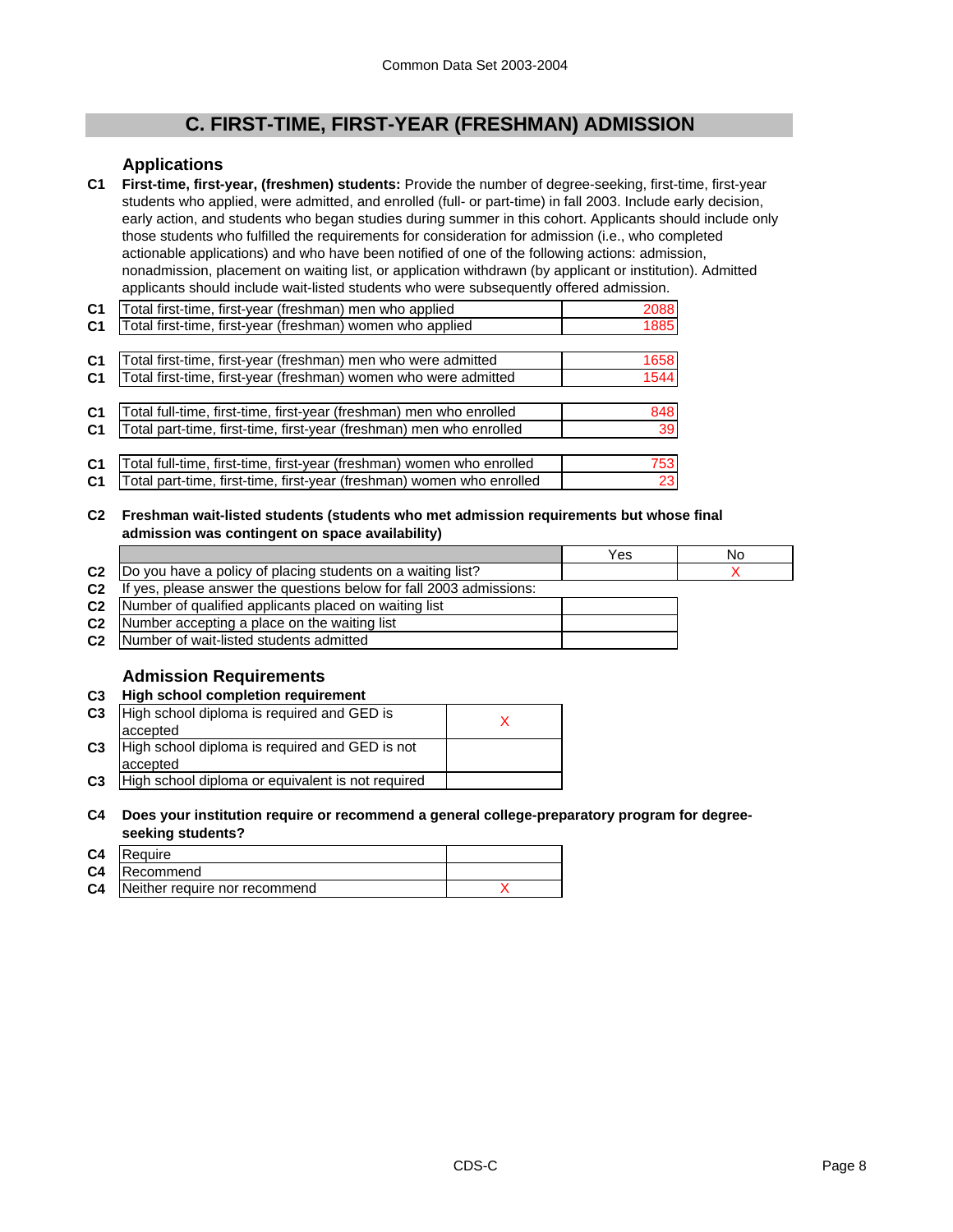**C5 Distribution of high school units required and/or recommended.** Specify the distribution of academic high school course units required and/or recommended of all or most degree-seeking students using Carnegie units (one unit equals one year of study or its equivalent). If you use a different system for calculating units, please convert.

| C <sub>5</sub> |                                     | <b>Units</b> | <b>Units</b> |
|----------------|-------------------------------------|--------------|--------------|
|                |                                     | Required     | Recommended  |
| C <sub>5</sub> | Total academic units                | 15           |              |
| C <sub>5</sub> | English                             |              |              |
| C <sub>5</sub> | <b>Mathematics</b>                  | 3            |              |
| C <sub>5</sub> | Science                             | 3            |              |
| C <sub>5</sub> | Of these, units that must be<br>lab |              |              |
| C <sub>5</sub> | Foreign language                    |              |              |
| C <sub>5</sub> | Social studies                      | 2.5          |              |
| C <sub>5</sub> | History                             | $\star$      |              |
| C <sub>5</sub> | Academic electives                  | 1.5          |              |
| C <sub>5</sub> | Other (specify)                     |              |              |

### **Basis for Selection**

**C6** Do you have an open admission policy, under which virtually all secondary school graduates or students with GED equivalency diplomas are admitted without regard to academic record, test scores, or other qualifications? If so, check which applies:

| C <sub>6</sub> | Open admission policy as described above for all students         |  |
|----------------|-------------------------------------------------------------------|--|
| C6             | Open admission policy as described above for most students, but-- |  |
| C <sub>6</sub> | selective admission for out-of-state students                     |  |
| C6             | selective admission to some programs                              |  |
| C <sub>6</sub> | other (explain)                                                   |  |
|                |                                                                   |  |

### **C7 Relative importance of each of the following academic and nonacademic factors in first-time, firstyear, degree-seeking (freshman) admission decisions.**

| C7             |                                   | <b>Very Important</b>   | Important | <b>Considered</b> | <b>Not Considered</b> |
|----------------|-----------------------------------|-------------------------|-----------|-------------------|-----------------------|
| C <sub>7</sub> | <b>Academic</b>                   |                         |           |                   |                       |
| C7             | Secondary school record           | X                       |           |                   |                       |
| C7             | Class rank                        |                         |           |                   | x                     |
| C7             | Recommendation(s)                 | for provisional seeking |           |                   |                       |
| C7             | Standardized test scores          |                         |           |                   |                       |
| C7             | Essay                             | for provisional seeking |           |                   |                       |
| C7             | Nonacademic                       |                         |           |                   |                       |
| C7             | Interview                         |                         |           |                   | X                     |
| C7             | <b>Extracurricular activities</b> |                         |           |                   | X                     |
| C7             | Talent/ability                    |                         |           |                   | x                     |
| C7             | Character/personal qualities      |                         |           |                   | X                     |
| C7             | Alumni/ae relation                |                         |           |                   | x                     |
| C7             | Geographical residence            |                         |           |                   | X                     |
| C7             | State residency                   |                         |           |                   | X                     |
| C7             | Religious                         |                         |           |                   | X                     |
|                | affiliation/commitment            |                         |           |                   |                       |
| C7             | Minority status                   |                         |           |                   | X                     |
| C7             | Volunteer work                    |                         |           |                   | X                     |
| C7             | Work experience                   |                         |           |                   |                       |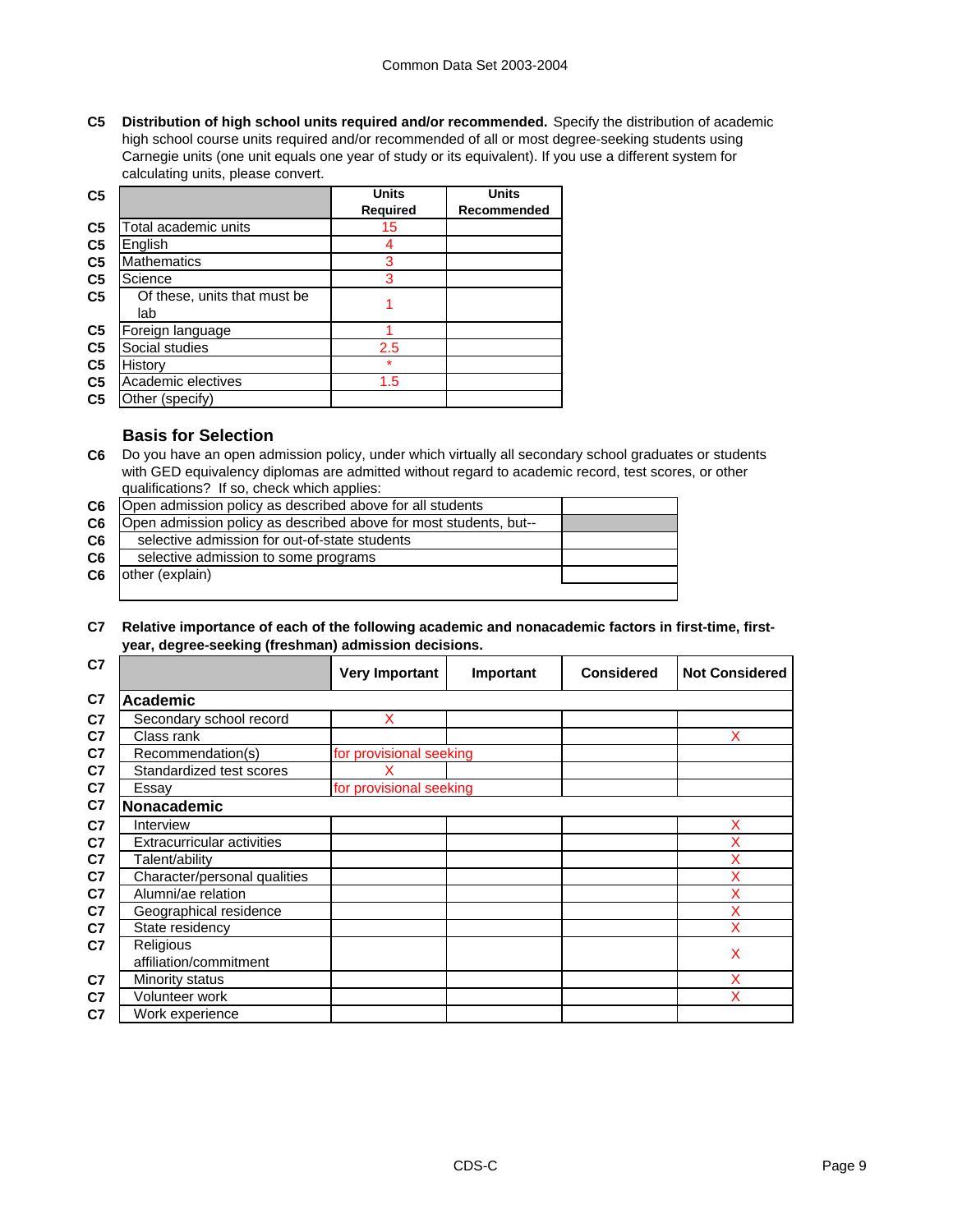# **SAT and ACT Policies**

| C8 | Entrance exams |  |
|----|----------------|--|
|    |                |  |

|                                                                              | Yes | N٥ |
|------------------------------------------------------------------------------|-----|----|
| <b>C8A Does your institution make use of SAT I, SAT II, or ACT scores in</b> |     |    |
| admission decisions for first-time, first-year, degree-seeking               |     |    |
| applicants?                                                                  |     |    |

**C8A** If yes, place check marks in the appropriate boxes below to reflect your institution's policies for use in admission.

| C8A     |                                         | <b>ADMISSION</b> |           |                         |                    |                 |
|---------|-----------------------------------------|------------------|-----------|-------------------------|--------------------|-----------------|
| C8A     |                                         | <b>Require</b>   | Recommend | <b>Require for Some</b> | <b>Consider if</b> | <b>Not Used</b> |
|         |                                         |                  |           |                         | <b>Submitted</b>   |                 |
|         | C8A SATI                                |                  |           |                         |                    |                 |
| C8A ACT |                                         |                  |           |                         |                    |                 |
|         | <b>C8A</b> SAT I or ACT (no preference) |                  |           |                         |                    |                 |
|         | C8A SAT I or ACT--SAT I preferred       |                  |           |                         |                    |                 |
|         | <b>C8A SAT I or ACT--ACT preferred</b>  |                  |           |                         |                    |                 |
|         | <b>C8A SAT I and SAT II</b>             |                  |           |                         |                    |                 |
|         | C8A SAT I and SAT II or ACT             |                  |           |                         |                    |                 |
|         | <b>C8A SAT II</b>                       |                  |           |                         |                    |                 |

**C8A In addition**, does your institution use applicants' test scores for placement or counseling?

| C8A |                       | Yes | Nc |
|-----|-----------------------|-----|----|
|     | <b>C8A</b> Placement  |     |    |
|     | <b>C8A</b> Counseling |     |    |

**C8B** Does your institution use the SAT I or II or the ACT for **placement only**? If so, please mark the appropriate boxes below:

| C8B     |                         | <b>PLACEMENT</b> |           |                         |
|---------|-------------------------|------------------|-----------|-------------------------|
| C8B     |                         | Require          | Recommend | <b>Require for Some</b> |
|         |                         |                  |           |                         |
|         | C8B SAT I               |                  |           |                         |
|         | <b>C8B</b> SAT II       |                  |           |                         |
| C8B ACT |                         |                  |           |                         |
|         | <b>C8B</b> SAT I or ACT |                  |           |                         |

| C8C Latest date by which SAT I or ACT scores must be received for fall-<br>term admission | August 1, 2003 |
|-------------------------------------------------------------------------------------------|----------------|
| C8C Latest date by which SAT II scores must be received for fall-term<br>admission        | Not applicable |

**C8D** If necessary, use this space to clarify your test policies (e.g., if tests are recommended for some students, or if tests are not required of some students):

**C8D**

### **Freshman Profile**

Provide percentages for **ALL enrolled, degree-seeking, full-time and part-time, first-time, first-year (freshman) students** enrolled in fall 2003, including students who began studies during summer, international students/nonresident aliens, and students admitted under special arrangements.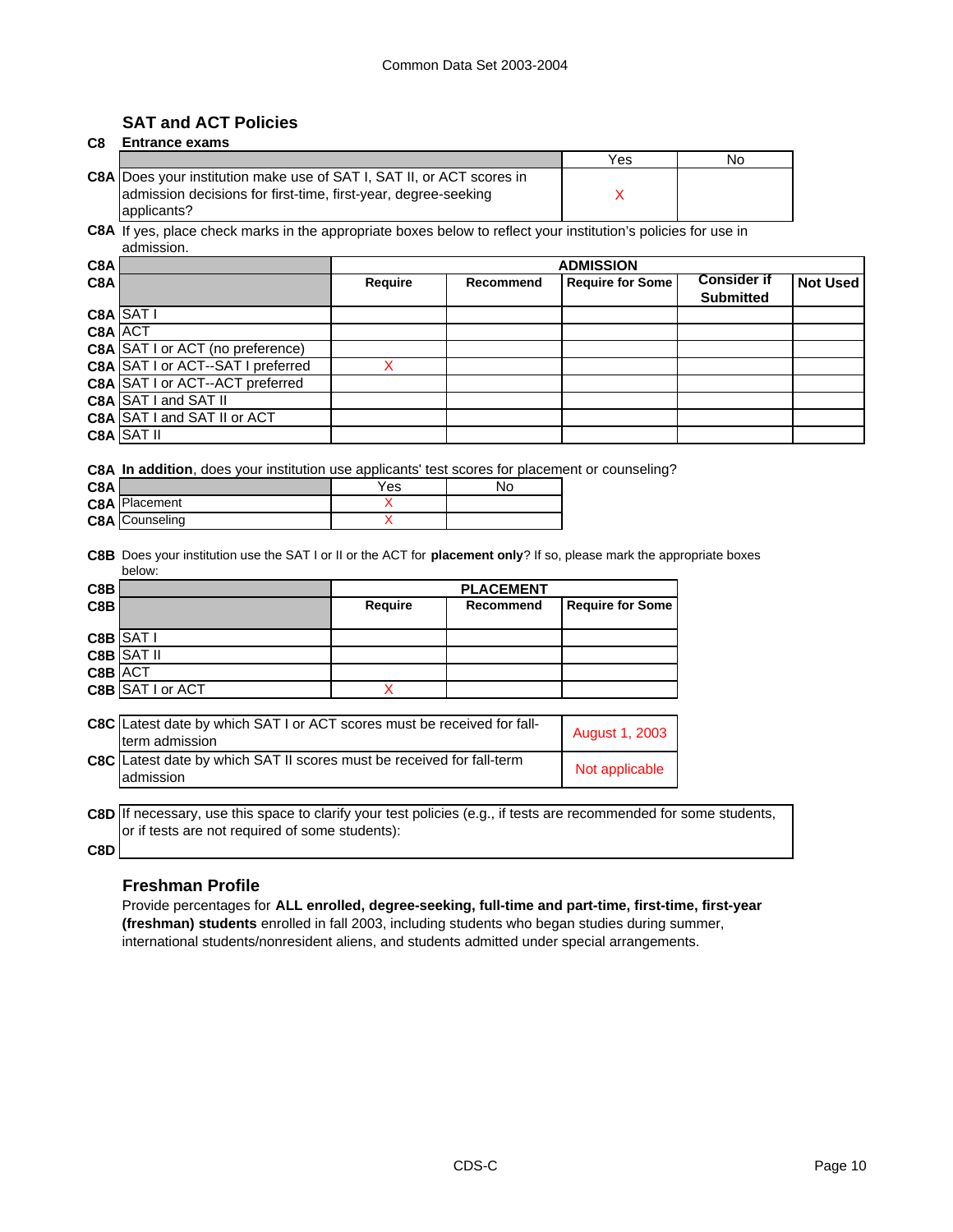**C9 Percent and number of first-time, first-year (freshman) students enrolled in fall 2003 who submitted national standardized (SAT/ACT) test scores.** Include information for **ALL enrolled, degree-seeking, first-time, first-year (freshman) students who submitted test scores**. Do not include partial test scores (e.g., mathematics scores but not verbal for a category of students) or combine other standardized test results (such as TOEFL) in this item. SAT scores should be recentered scores. The 25th percentile is the score that 25 percent scored at or below; the 75th percentile score is the one that 25 percent scored at or above.

| C9 | Percent submitting SAT scores        | 54% Number submitting SAT scores | 887  |
|----|--------------------------------------|----------------------------------|------|
| C9 | <b>Percent submitting ACT scores</b> | 72% Number submitting ACT scores | 1851 |

| C <sub>9</sub> |                      | 25th Percentile | 75th Percentile |
|----------------|----------------------|-----------------|-----------------|
| C <sub>9</sub> | <b>SAT I Verbal</b>  | 490             | 610             |
| C <sub>9</sub> | <b>SAT I Math</b>    | 500             | 620             |
| C <sub>9</sub> | <b>ACT Composite</b> | 20              | 26              |
| C <sub>9</sub> | <b>ACT English</b>   | 19              | 26              |
| C <sub>9</sub> | <b>ACT Math</b>      | 19              | 26              |

**C9** Percent of first-time, first-year (freshman) students with scores in each range:

| C9             |                      | <b>SAT I Verbal</b>  | SAT I Math         |                 |
|----------------|----------------------|----------------------|--------------------|-----------------|
| C <sub>9</sub> | 700-800              | 5%                   | 5%                 |                 |
| C9             | 600-699              | 25%                  | 29%                |                 |
| C9             | 500-599              | 42%                  | 41%                |                 |
| C9             | 400-499              | 24%                  | 21%                |                 |
| C9             | 300-399              | 4%                   | 3%                 |                 |
| C <sub>9</sub> | 200-299              | $0\%$                | $0\%$              |                 |
|                | Totals should = 100% | 100.00%              | 100.00%            |                 |
|                |                      |                      |                    |                 |
| C <sub>9</sub> |                      | <b>ACT Composite</b> | <b>ACT English</b> | <b>ACT Math</b> |
| C9             | 30-36                | 8%                   | 9%                 | 8%              |
| C9             | 24-29                | 38%                  | 30%                | 37%             |
| C <sub>9</sub> | 18-23                | 46%                  | 44%                | 39%             |
| C9             | $12 - 17$            | 8%                   | 16%                | 16%             |
| C9             | $6 - 11$             |                      | 2%                 | $0\%$           |
| C <sub>9</sub> | Below 6              |                      |                    |                 |

**C10** Percent of all degree-seeking, first-time, first-year (freshman) students who had high school class rank within each of the following ranges (report information for those students from whom you collected high school rank information).

| C10 Percent in top tenth of high school graduating class                                          | 20% |                           |  |
|---------------------------------------------------------------------------------------------------|-----|---------------------------|--|
| C10 Percent in top quarter of high school graduating class                                        | 47% |                           |  |
| <b>C10</b> Percent in top half of high school graduating class                                    |     | $78\%$ Top half +         |  |
| <b>C10</b> Percent in bottom half of high school graduating class                                 |     | $22\%$ bottom half = 100% |  |
| C10 Percent in bottom quarter of high school graduating class                                     | 5%  |                           |  |
| C10   Percent of total first-time, first-year (freshmen) students who submitted high school class |     |                           |  |
| rank:                                                                                             |     | 81%                       |  |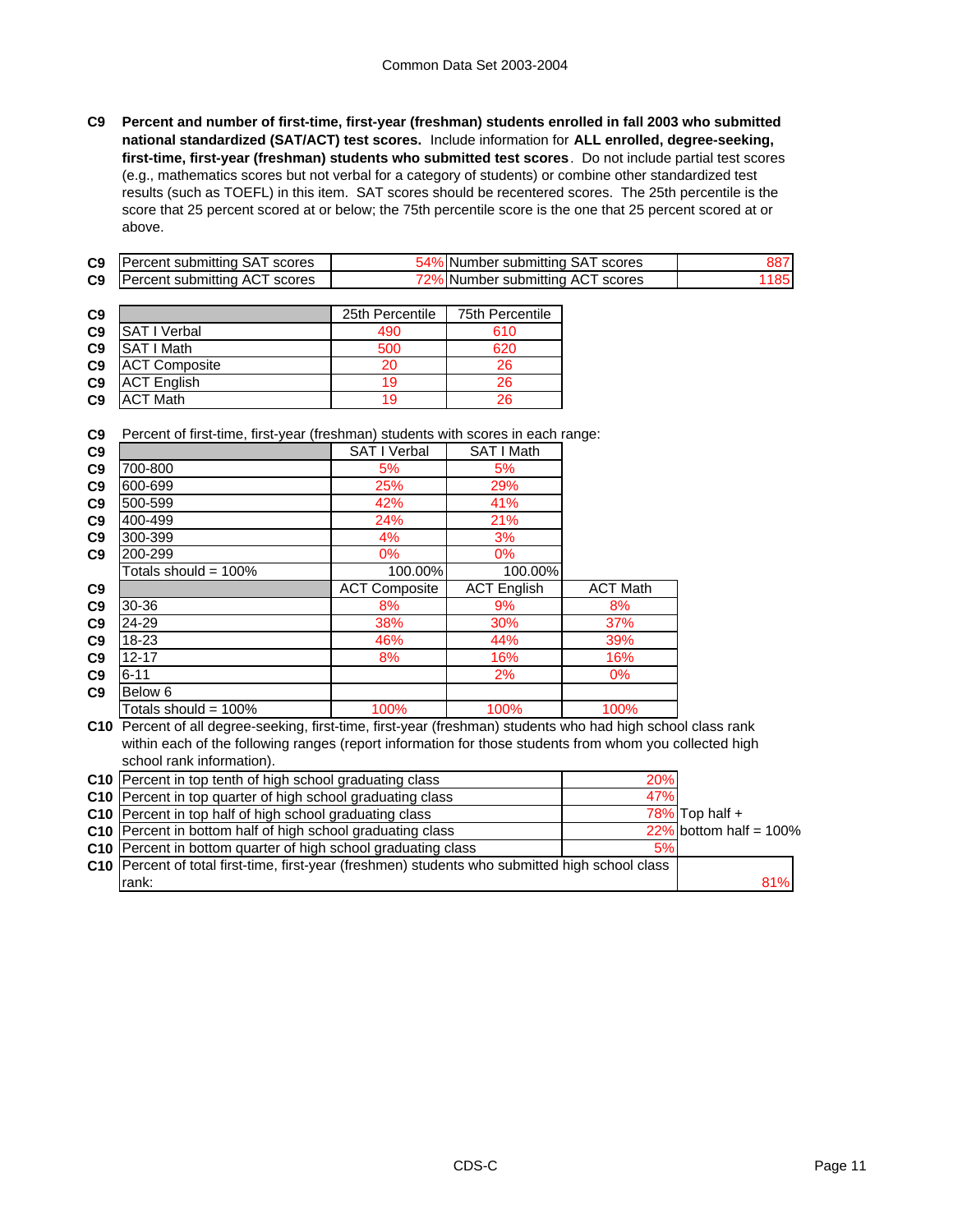**C11** Percentage of all enrolled, degree-seeking, first-time, first-year (freshman) students who had high school grade-point averages within each of the following ranges (using 4.0 scale). Report information only for those students from whom you collected high school GPA.

| C11 Percent who had GPA of 3.0 and higher                                   | 80%   |        |
|-----------------------------------------------------------------------------|-------|--------|
| C11 Percent who had GPA between 2.0 and 2.99                                | 20%   |        |
| C11   Percent who had GPA between 1.0 and 1.99                              | 0.19% |        |
| C11 Percent who had GPA below 1.0                                           | 0%    |        |
| Totals should = 100%                                                        | 100%  |        |
| C12   Average high school GPA of all degree-seeking, first-time, first-year |       |        |
| (freshman) students who submitted GPA:                                      |       | 3.40   |
| C12 Percent of total first-time, first-year (freshman) students who         |       |        |
| submitted high school GPA:                                                  |       | 97.00% |

# **Admission Policies**

### **C13 Application Fee**

| C <sub>13</sub> |                                                             | Yes     | No |
|-----------------|-------------------------------------------------------------|---------|----|
|                 | C13 Does your institution have an<br>application fee?       |         |    |
|                 | C13 Amount of application fee:                              | \$40.00 |    |
| C <sub>13</sub> |                                                             | Yes     | N٥ |
|                 | C13 Can it be waived for applicants<br>with financial need? |         |    |

### **C14 Application closing date**

| C <sub>14</sub> |                                      | Yes       | No |
|-----------------|--------------------------------------|-----------|----|
|                 | C14   Does your institution have an  |           |    |
|                 | application closing date?            |           |    |
|                 | C14 Application closing date (fall): |           |    |
|                 | C14 Priority date:                   | August, 1 |    |
|                 |                                      |           |    |

| C <sub>15</sub> |                                                                     | Yes | Νc |
|-----------------|---------------------------------------------------------------------|-----|----|
|                 | C15 Are first-time freshmen accepted for terms other than the fall? |     |    |

### **C16 Notification to applicants of admission decision sent** *(fill in one only)*

| $C16$ On a rolling basis beginning     |  |  |
|----------------------------------------|--|--|
| $(data)$ :                             |  |  |
| $C16$ By (date):                       |  |  |
| C16 Other:                             |  |  |
| On a rolling basis throughout the year |  |  |

### **C17 Reply policy for admitted applicants** *(fill in one only)*

| C17 Must reply by (date):                              |  |
|--------------------------------------------------------|--|
| C17 No set date:                                       |  |
| C17 Must reply by May 1 or within<br>weeks if notified |  |
| thereafter                                             |  |
| C17 Other:                                             |  |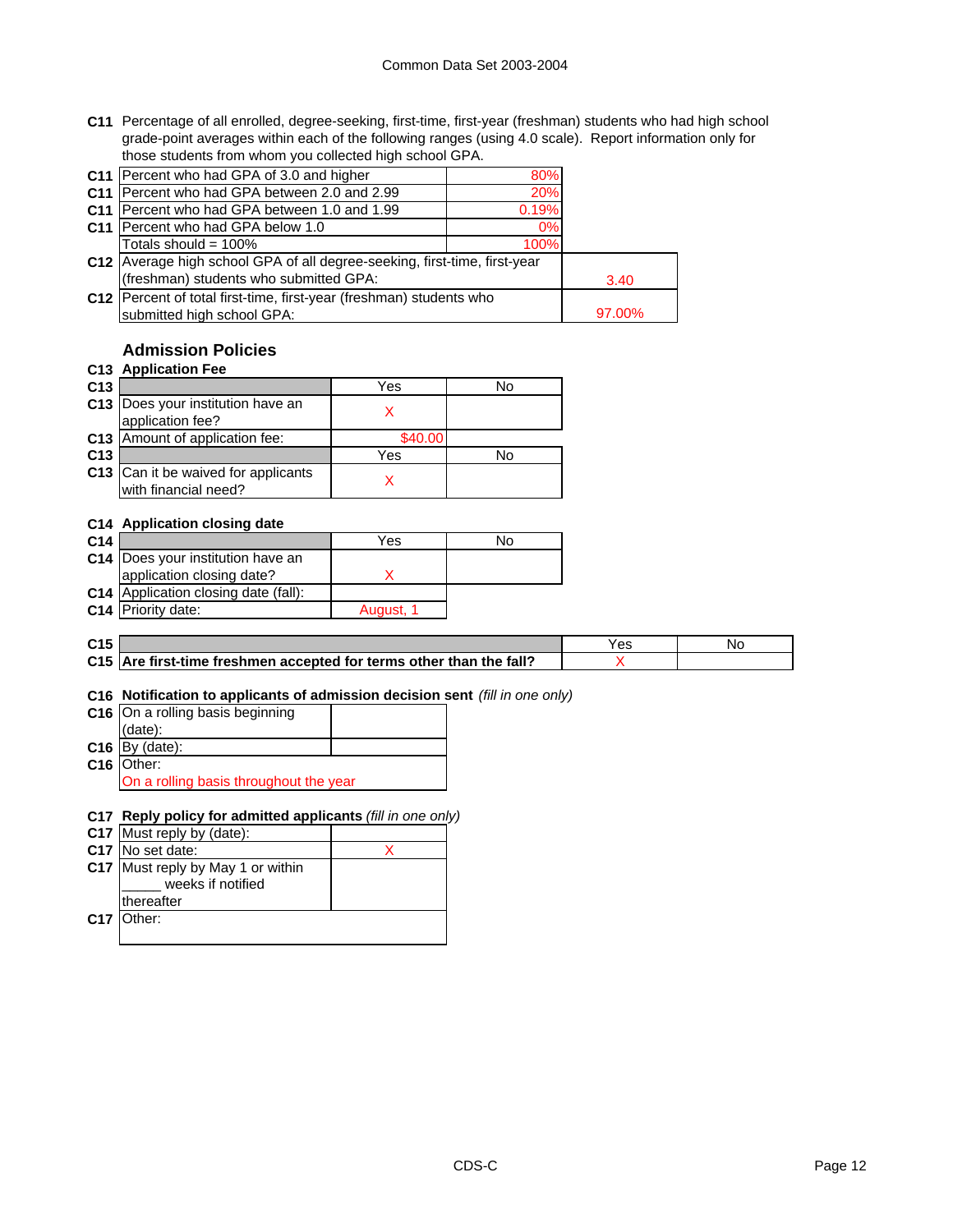### **C18 Deferred admission**

| C <sub>18</sub> |                                                                              |         | Yes | No |
|-----------------|------------------------------------------------------------------------------|---------|-----|----|
|                 | <b>C18</b> Does your institution allow students to postpone enrollment after |         |     |    |
|                 | ladmission?                                                                  |         |     |    |
|                 | C18 IIf yes, maximum period of postponement:                                 | 2 Years |     |    |

### **C19 Early admission of high school students**

| C <sub>19</sub> |                                                                                     | Yes | No |
|-----------------|-------------------------------------------------------------------------------------|-----|----|
|                 | <b>C19</b> Does your institution allow high school students to enroll as full-time, |     |    |
|                 | first-time, first-year (freshman) students one year or more before high             |     |    |
|                 | school graduation?                                                                  |     |    |

### **C20 Common Application**

| C <sub>20</sub> |                                                                        | Yes | No |
|-----------------|------------------------------------------------------------------------|-----|----|
|                 | C20 Will you accept the Common Application distributed by the National |     |    |
|                 | Association of Secondary School Principals if submitted?               |     |    |
|                 | C20 If "yes," are supplemental forms required?                         |     |    |
|                 | C20 Is your college a member of the Common Application Group?          |     |    |
|                 |                                                                        |     |    |

# **Early Decision and Early Action Plans**

# **C21 Early Decision**

| C <sub>21</sub> |                                                                                                                                                                                                                                                                                                                                             | Yes | No |
|-----------------|---------------------------------------------------------------------------------------------------------------------------------------------------------------------------------------------------------------------------------------------------------------------------------------------------------------------------------------------|-----|----|
| C <sub>21</sub> | Does your institution offer an early decision plan (an admission plan<br>that permits students to apply and be notified of an admission<br>decision well in advance of the regular notification date and that asks<br>students to commit to attending if accepted) for first-time, first-year<br>(freshman) applicants for fall enrollment? |     | X  |
|                 | <b>C21</b> If "yes," please complete the following:                                                                                                                                                                                                                                                                                         |     |    |
| C <sub>21</sub> | First or only early decision plan closing date                                                                                                                                                                                                                                                                                              |     |    |
|                 | C21 First or only early decision plan notification date                                                                                                                                                                                                                                                                                     |     |    |
|                 | C21 Other early decision plan closing date                                                                                                                                                                                                                                                                                                  |     |    |
|                 | C21 Other early decision plan notification date                                                                                                                                                                                                                                                                                             |     |    |
|                 | C21 For the Fall 2003 entering class:                                                                                                                                                                                                                                                                                                       |     |    |
|                 | C21 Number of early decision applications received by your institution                                                                                                                                                                                                                                                                      |     |    |
|                 | C21 Number of applicants admitted under early decision plan                                                                                                                                                                                                                                                                                 |     |    |
| C <sub>21</sub> | Please provide significant details about your early decision plan:                                                                                                                                                                                                                                                                          |     |    |
|                 |                                                                                                                                                                                                                                                                                                                                             |     |    |

### **C22 Early action**

| C <sub>22</sub> |                                                                                                                                                                                                                         | Yes | No |
|-----------------|-------------------------------------------------------------------------------------------------------------------------------------------------------------------------------------------------------------------------|-----|----|
|                 | C22 Do you have a nonbinding early action plan whereby students are<br>notified of an admission decision well in advance of the regular<br>notification date B27but do not have to commit to attending your<br>college? |     |    |
|                 | C22 If "yes," please complete the following:                                                                                                                                                                            |     |    |
|                 | C22 Early action closing date                                                                                                                                                                                           |     |    |
|                 | C22 Early action notification date                                                                                                                                                                                      |     |    |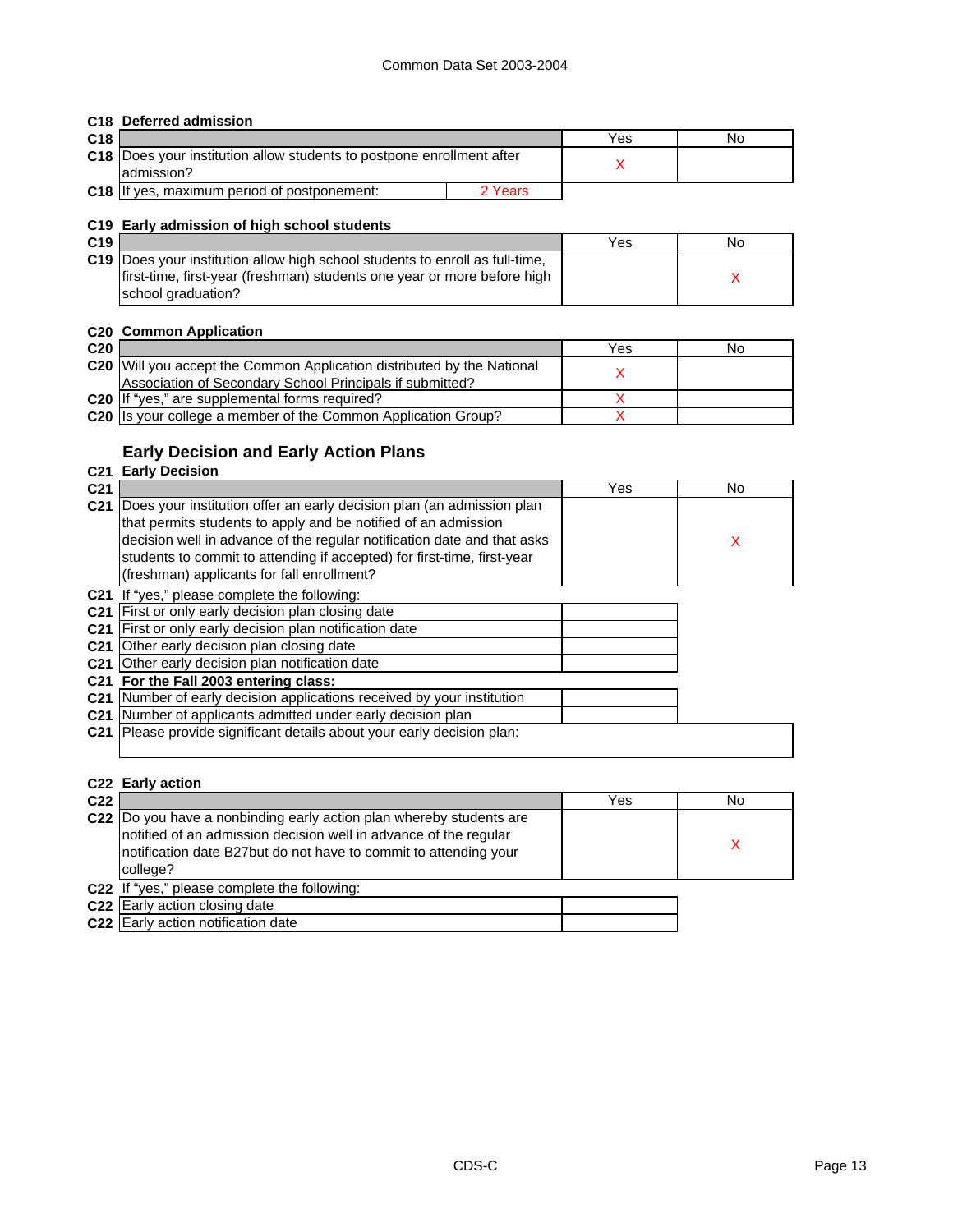# **D. TRANSFER ADMISSION**

# **Fall Applicants**

| D <sub>1</sub> |                                                                                                                                                             | Yes | No |
|----------------|-------------------------------------------------------------------------------------------------------------------------------------------------------------|-----|----|
| D1             | Does your institution enroll transfer students? (If no,<br>please skip to Section E)                                                                        |     |    |
| D1             | If yes, may transfer students earn advanced standing credit<br>by transferring credits earned from course work completed<br>at other colleges/universities? |     |    |

**D2** Provide the number of students who applied, were admitted, and enrolled as degree-seeking transfer students in fall 2003.

| D <sub>2</sub> |       | Applicants | Admitted   | Enrolled   |  |
|----------------|-------|------------|------------|------------|--|
|                |       |            | Applicants | Applicants |  |
| D <sub>2</sub> | Men   | 894        | 650        | 446        |  |
| D <sub>2</sub> | Women | 711        | 518        | 331        |  |
| D <sub>2</sub> | 'otal | 1.605      | 1.168      | 777        |  |

# **Application for Admission**

- **D3** Indicate terms for which transfers may enroll:
- **D3** Fall X
- **D3** Winter
- **D3** Spring X
- **D3** Summer X

| D4 |                                                                                                                         | Yes                        | No |
|----|-------------------------------------------------------------------------------------------------------------------------|----------------------------|----|
| D4 | Must a transfer applicant have a minimum number of<br>credits completed or else must apply as an entering<br>Ifreshman? |                            |    |
| D4 | If yes, what is the minimum number of credits and the unit<br>of measure?                                               | 14 transferable<br>credits |    |

**D5** Indicate all items required of transfer students to apply for admission:

| D <sub>5</sub> |                                                         | Required of All | Recommended<br>of All | Recommended<br>of Some | Required of Some | Not Required |
|----------------|---------------------------------------------------------|-----------------|-----------------------|------------------------|------------------|--------------|
| D <sub>5</sub> | High school transcript                                  |                 |                       |                        |                  |              |
| D <sub>5</sub> | College transcript(s)                                   |                 |                       |                        |                  |              |
| D <sub>5</sub> | Essay or personal<br>statement                          |                 |                       |                        |                  |              |
| D <sub>5</sub> | Interview                                               |                 |                       |                        |                  |              |
| D <sub>5</sub> | Standardized test scores                                |                 |                       |                        |                  |              |
| D <sub>5</sub> | Statement of good standing<br>from prior institution(s) |                 |                       |                        |                  |              |

| <b>D6</b> If a minimum high school grade point average is required of |  |
|-----------------------------------------------------------------------|--|
| transfer applicants, specify (on a 4.0 scale):                        |  |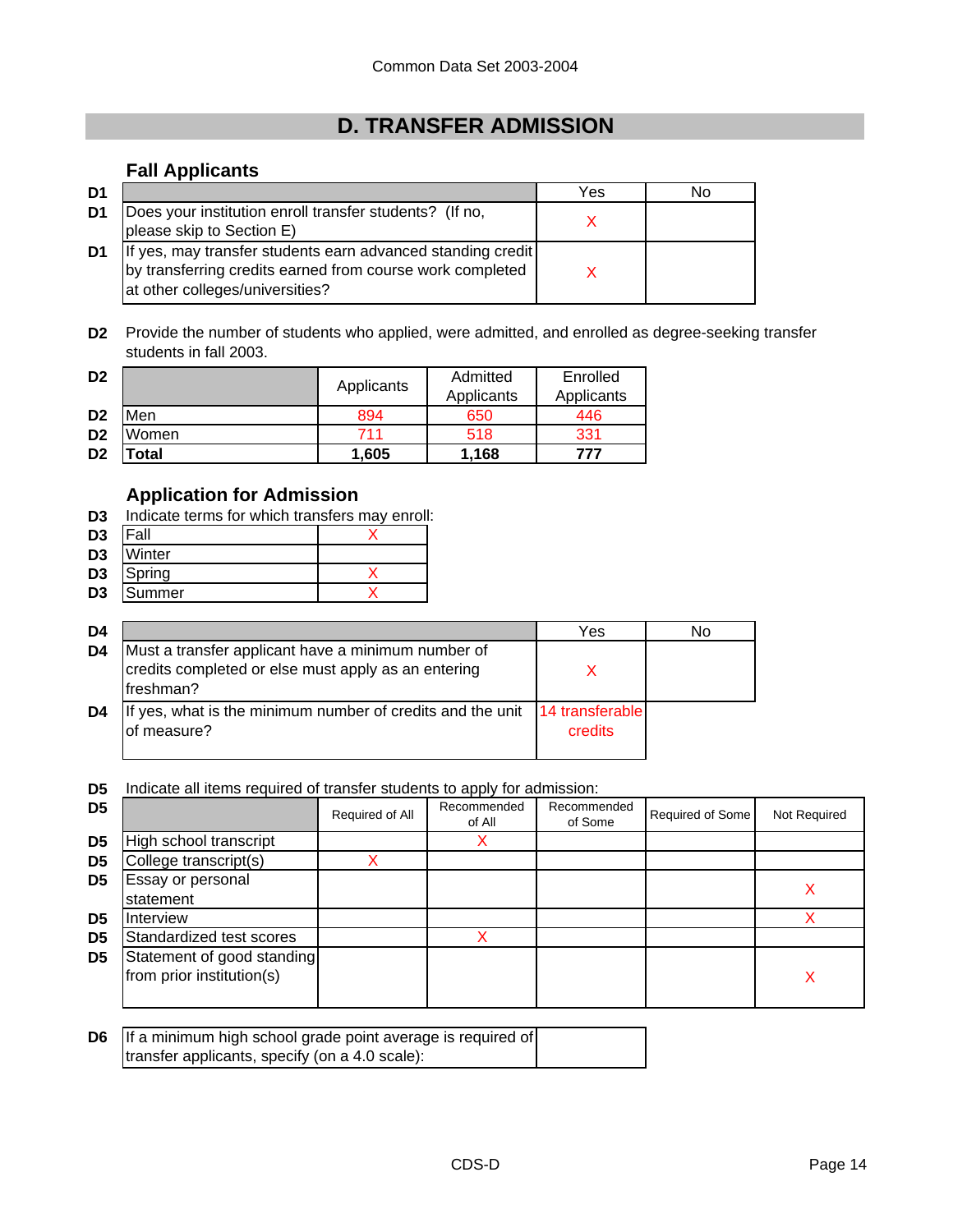| D7              | If a minimum college grade point average is required of                                                                                                                                                                    |                      |                     |                          |                   |                             |  |
|-----------------|----------------------------------------------------------------------------------------------------------------------------------------------------------------------------------------------------------------------------|----------------------|---------------------|--------------------------|-------------------|-----------------------------|--|
|                 | transfer applicants, specify (on a 4.0 scale):                                                                                                                                                                             |                      |                     | 2.00                     |                   |                             |  |
| D <sub>8</sub>  | List any other application requirements specific to transfer applicants: Minimum college GPA for out-of-<br>state, College of Engineering is 2.8                                                                           |                      |                     |                          |                   |                             |  |
| D <sub>9</sub>  | List application priority, closing, notification, and candidate reply dates for transfer students. If applications<br>are reviewed on a continuous or rolling basis, place a check mark in the "Rolling admission" column. |                      |                     |                          |                   |                             |  |
| D <sub>9</sub>  |                                                                                                                                                                                                                            | <b>Priority Date</b> | <b>Closing Date</b> | <b>Notification Date</b> | <b>Reply Date</b> | Rolling<br><b>Admission</b> |  |
| D <sub>9</sub>  | Fall                                                                                                                                                                                                                       |                      |                     |                          |                   | X                           |  |
| D <sub>9</sub>  | Winter                                                                                                                                                                                                                     |                      |                     |                          |                   |                             |  |
| D9              | Spring                                                                                                                                                                                                                     |                      |                     |                          |                   | Χ<br>X                      |  |
| D9              | Summer                                                                                                                                                                                                                     |                      |                     |                          |                   |                             |  |
| <b>D10</b>      |                                                                                                                                                                                                                            |                      |                     | Yes                      | No                |                             |  |
|                 | D10 Does an open admission policy, if reported, apply to                                                                                                                                                                   |                      |                     |                          | X                 |                             |  |
|                 | transfer students?                                                                                                                                                                                                         |                      |                     |                          |                   |                             |  |
| D11             | Describe additional requirements for transfer admission, if applicable:                                                                                                                                                    |                      |                     |                          |                   |                             |  |
|                 |                                                                                                                                                                                                                            |                      |                     |                          |                   |                             |  |
|                 |                                                                                                                                                                                                                            |                      |                     |                          |                   |                             |  |
|                 | <b>Transfer Credit Policies</b>                                                                                                                                                                                            |                      |                     |                          |                   |                             |  |
|                 | D12 Report the lowest grade earned for any course that may be<br>transferred for credit:                                                                                                                                   |                      |                     |                          |                   |                             |  |
|                 |                                                                                                                                                                                                                            |                      |                     | D                        |                   |                             |  |
| D <sub>13</sub> |                                                                                                                                                                                                                            |                      |                     | Number                   | Unit Type         |                             |  |
|                 | D13 Maximum number of credits or courses that may be                                                                                                                                                                       |                      |                     |                          | semester          |                             |  |
|                 | transferred from a two-year institution:                                                                                                                                                                                   |                      |                     | 70                       | credits           |                             |  |
|                 |                                                                                                                                                                                                                            |                      |                     |                          |                   |                             |  |
| D <sub>14</sub> | D14 Maximum number of credits or courses that may be                                                                                                                                                                       |                      |                     | Number                   | Unit Type         |                             |  |
|                 | transferred from a four-year institution:                                                                                                                                                                                  |                      |                     |                          |                   |                             |  |
|                 |                                                                                                                                                                                                                            |                      |                     |                          |                   |                             |  |
|                 | D15 Minimum number of credits that transfers must complete at                                                                                                                                                              |                      |                     |                          |                   |                             |  |
|                 | your institution to earn an associate degree:                                                                                                                                                                              |                      |                     | n.a.                     |                   |                             |  |
|                 | D16 Minimum number of credits that transfers must complete at                                                                                                                                                              |                      |                     |                          |                   |                             |  |
|                 | your institution to earn a bachelor's degree:                                                                                                                                                                              |                      |                     | 32.00                    |                   |                             |  |
|                 |                                                                                                                                                                                                                            |                      |                     |                          |                   |                             |  |
| <b>D17</b>      | Describe other transfer credit policies:                                                                                                                                                                                   |                      |                     |                          |                   |                             |  |
|                 |                                                                                                                                                                                                                            |                      |                     |                          |                   |                             |  |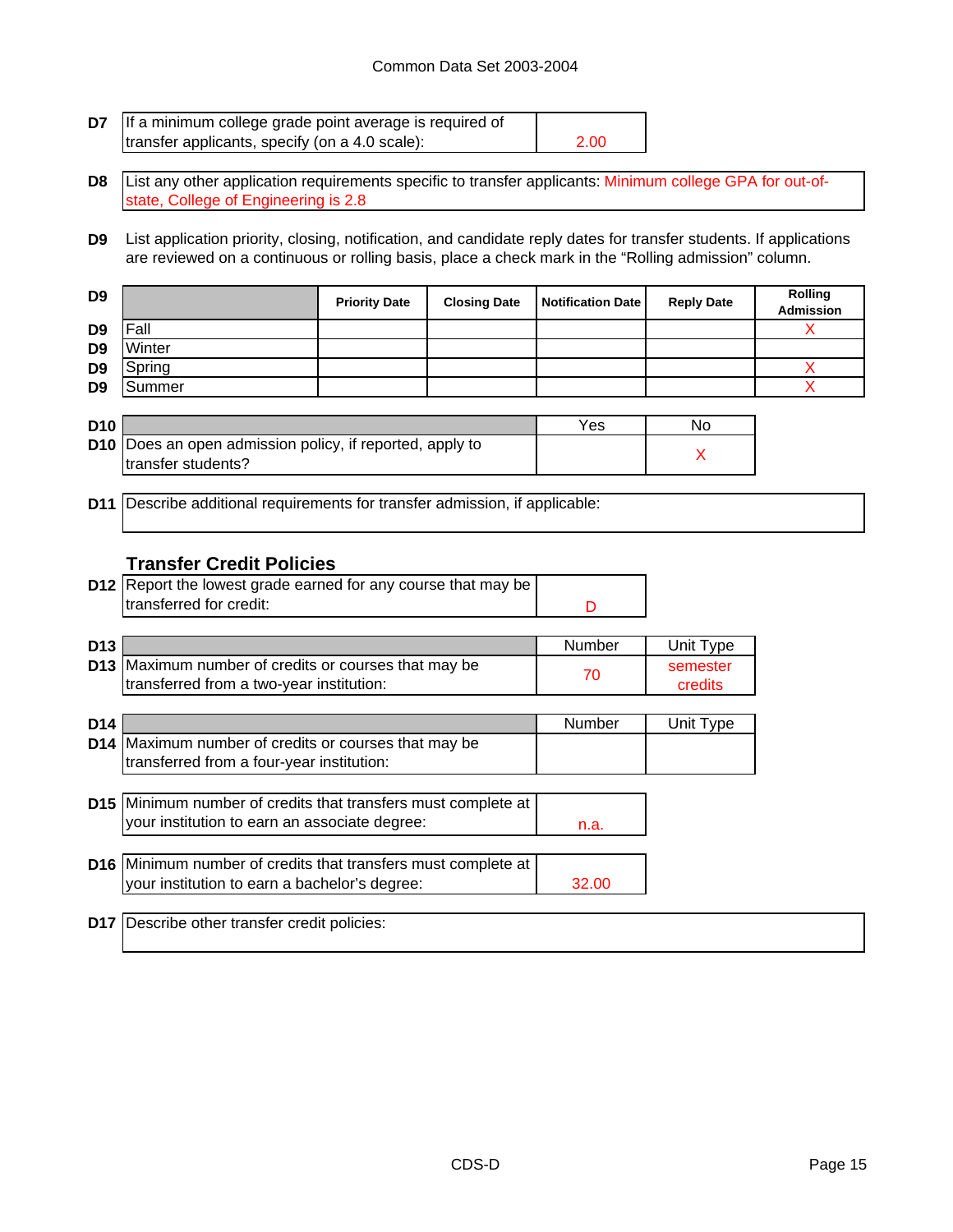# **E. ACADEMIC OFFERINGS AND POLICIES**

**E1 Special study options:** Identify those programs available at your institution. Refer to the glossary for definitions.

| E <sub>1</sub> | Accelerated program                 | X |
|----------------|-------------------------------------|---|
| E <sub>1</sub> | Cooperative (work-study) program    | X |
| E <sub>1</sub> | Cross-registration                  | X |
| E <sub>1</sub> | Distance learning                   | х |
| E <sub>1</sub> | Double major                        | X |
| E <sub>1</sub> | Dual enrollment                     | X |
| E <sub>1</sub> | English as a Second Language (ESL)  | X |
| E <sub>1</sub> | Exchange student program (domestic) | X |
| E <sub>1</sub> | External degree program             |   |
| E <sub>1</sub> | Honors Program                      | X |
| E1             | Independent study                   | X |
| E <sub>1</sub> | Internships                         | X |
| E <sub>1</sub> | Liberal arts/career combination     |   |
| E <sub>1</sub> | Student-designed major              | x |
| E <sub>1</sub> | Study abroad                        | X |
| E <sub>1</sub> | Teacher certification program       |   |
| E <sub>1</sub> | Weekend college                     |   |
| E <sub>1</sub> | Other (specify):                    |   |
|                |                                     |   |

**E2 This question has been removed from the Common Data Set.**

#### **E3 Areas in which all or most students are required to complete some course work prior to graduation:**

|                | wurk privi tu yrauuatium.         |                       |
|----------------|-----------------------------------|-----------------------|
| E <sub>3</sub> | Arts/fine arts                    |                       |
| E <sub>3</sub> | <b>Computer literacy</b>          |                       |
| E <sub>3</sub> | English (including composition)   |                       |
| E <sub>3</sub> | Foreign languages                 |                       |
| E <sub>3</sub> | History                           |                       |
| E <sub>3</sub> | <b>Humanities</b>                 |                       |
| E <sub>3</sub> | <b>Mathematics</b>                |                       |
| E <sub>3</sub> | Philosophy                        |                       |
| E <sub>3</sub> | Sciences (biological or physical) |                       |
| E <sub>3</sub> | Social science                    |                       |
| E <sub>3</sub> | Other (describe):                 |                       |
|                |                                   | <b>Communications</b> |

# **Library Collections**

Report the number of holdings at the end of the 2002-03 fiscal year for each of the categories below. Refer to the Academic Libraries Survey, Section D "Library Collections," lines 22-26, column 2 for corresponding equivalents.

| E4             | Books, serial backfiles, and other paper materials (including government |  |
|----------------|--------------------------------------------------------------------------|--|
|                | documents) [line 22]:                                                    |  |
| E <sub>5</sub> | Current serial subscriptions [line 26]:                                  |  |
| E <sub>6</sub> | Microforms [line 24]:                                                    |  |
| E7             | Audiovisual materials [line 25]:                                         |  |
| E8             | E-books [line 23]:                                                       |  |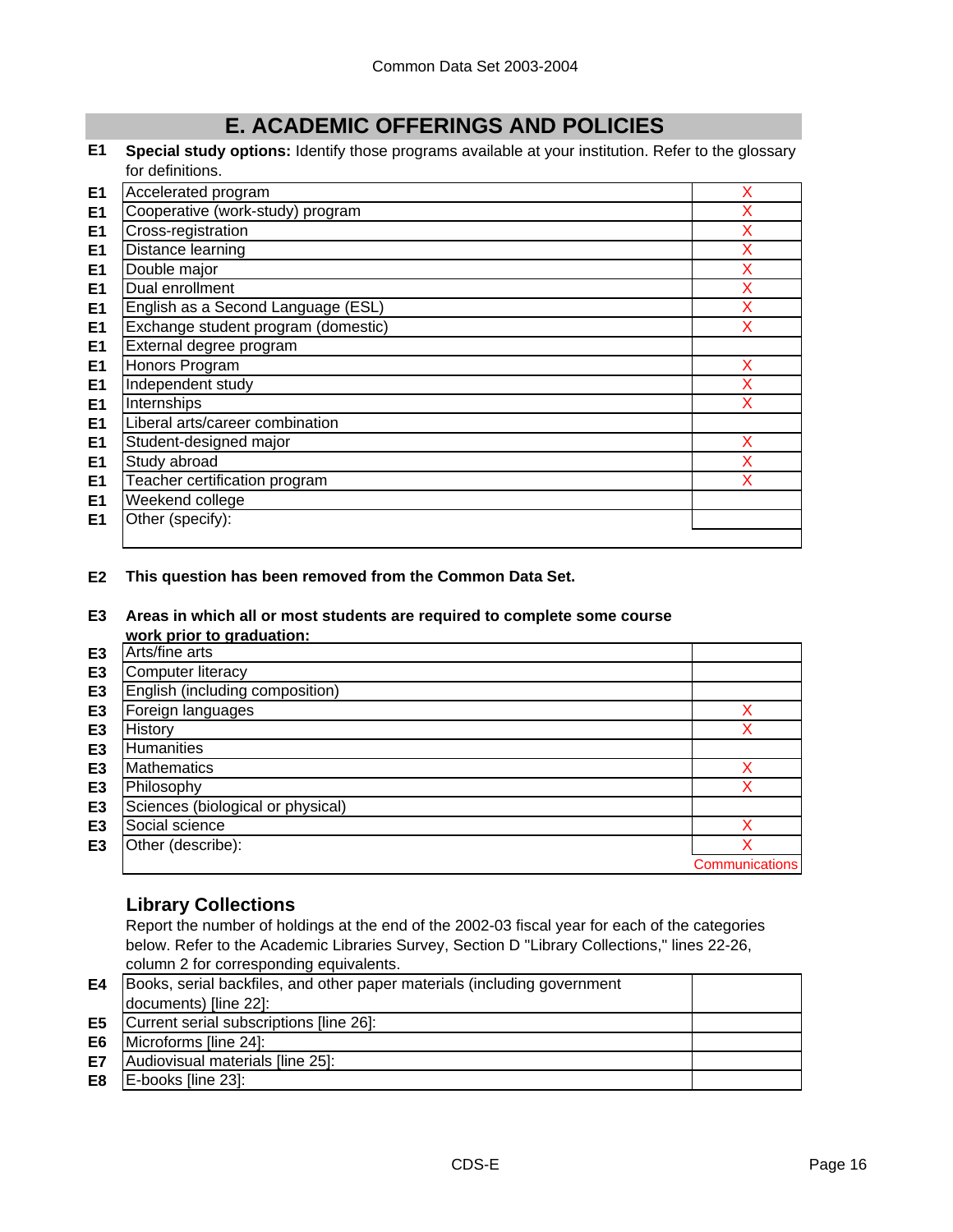# **F. STUDENT LIFE**

**F1** Percentages of first-time, first-year (freshman) students and all degree-seeking undergraduates enrolled in fall 2003 who fit the following categories:

| F1             |                                                    | First-time, first-year |                |
|----------------|----------------------------------------------------|------------------------|----------------|
|                |                                                    | (freshman)             | Undergraduates |
|                |                                                    | students               |                |
| F1             | Percent who are from out of state (exclude         |                        |                |
|                | international/nonresident aliens)                  | 31%                    | 22%            |
| F1             | Percent of men who join fraternities               |                        |                |
| F <sub>1</sub> | Percent of women who join sororities               |                        |                |
| F1             | Percent who live in college-owned, -operated, or - |                        |                |
|                | affiliated housing                                 |                        |                |
| F1             | Percent who live off campus or commute             |                        |                |
| F1             | Percent of students age 25 and older               | 1%                     | 14%            |
| F <sub>1</sub> | Average age of full-time students                  | 18                     | 21             |
| F1             | Average age of all students (full- and part-time)  | 18                     | 22             |

**F2 Activities offered** Identify those programs available at your institution.

| F <sub>2</sub> | Choral groups            | X |
|----------------|--------------------------|---|
| F <sub>2</sub> | Concert band             | X |
| F <sub>2</sub> | Dance                    | X |
| F <sub>2</sub> | Drama/theater            | X |
| F <sub>2</sub> | Jazz band                | X |
| F <sub>2</sub> | Literary magazine        | X |
| F <sub>2</sub> | Marching band            | X |
| F <sub>2</sub> | Music ensembles          | X |
| F <sub>2</sub> | Musical theater          | X |
| F <sub>2</sub> | Opera                    | X |
| F <sub>2</sub> | Pep band                 | X |
| F <sub>2</sub> | Radio station            | X |
| F <sub>2</sub> | Student government       | X |
| F <sub>2</sub> | Student newspaper        | X |
| F <sub>2</sub> | Student-run film society | X |
| F <sub>2</sub> | Symphony orchestra       | X |
| F <sub>2</sub> | Television station       | X |
| F <sub>2</sub> | Yearbook                 | x |
|                |                          |   |

**F3 ROTC** (program offered in cooperation with Reserve Officers' Training Corps)

| F3 |                                      | On Campus | At Cooperating<br>Institution | Name of Cooperating<br>Institution |
|----|--------------------------------------|-----------|-------------------------------|------------------------------------|
|    | <b>F3</b> Army ROTC is offered:      |           |                               |                                    |
|    | <b>F3</b> Naval ROTC is offered:     |           |                               |                                    |
|    | <b>F3</b> Air Force ROTC is offered: |           |                               | <b>Washington State University</b> |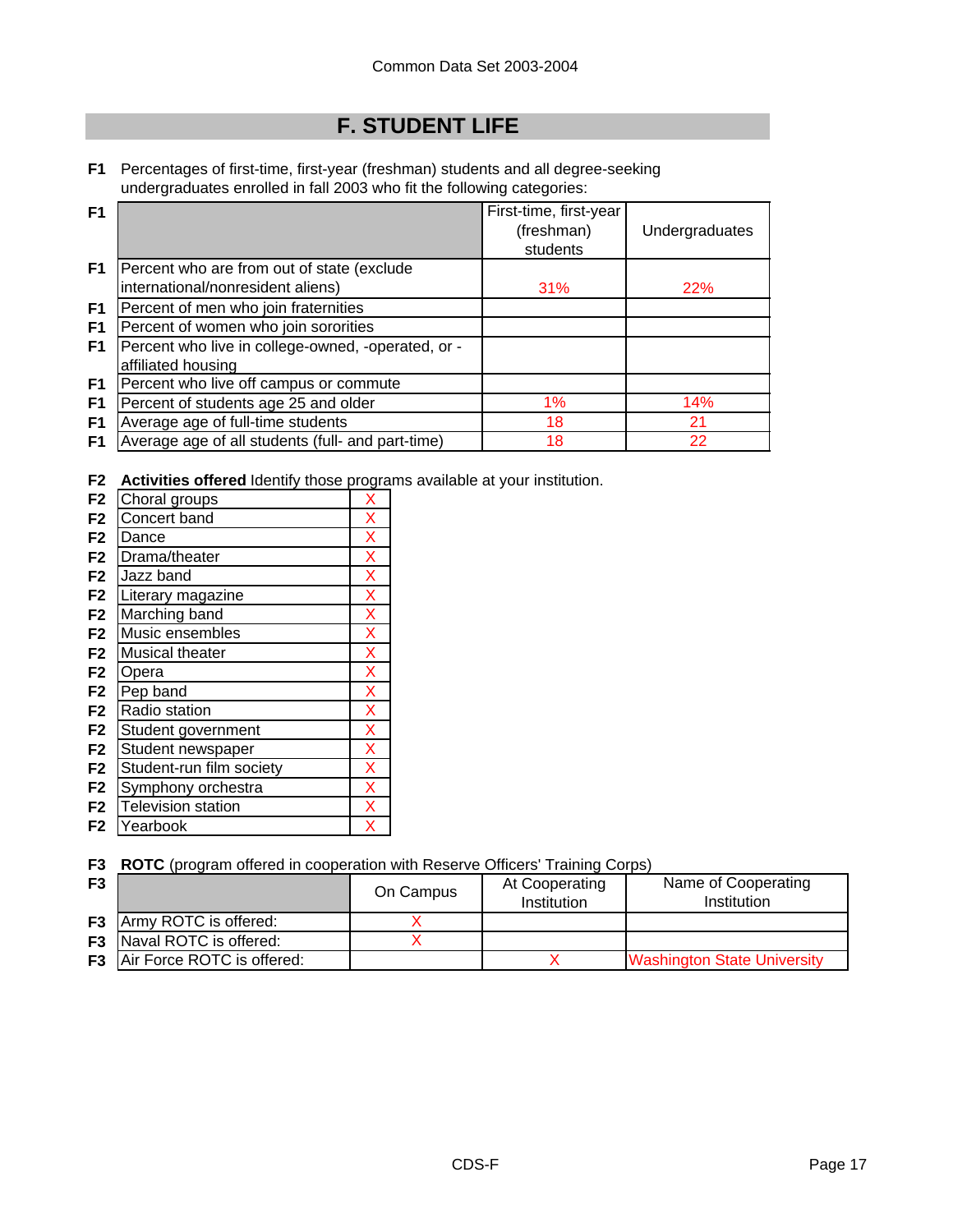**F4 Housing:** Check all types of college-owned, -operated, or -affiliated housing available for undergraduates at your institution.

|    | ao.g.aaaa.oo a. ,oa.                          |   |
|----|-----------------------------------------------|---|
| F4 | Coed dorms                                    | x |
| F4 | Men's dorms                                   | X |
| F4 | Women's dorms                                 | X |
| F4 | Apartments for married students               | x |
| F4 | Apartments for single students                | X |
| F4 | Special housing for disabled<br>students      | x |
| F4 | Special housing for international<br>students | x |
| F4 | Fraternity/sorority housing                   | X |
| F4 | Cooperative housing                           | X |
| F4 | Other housing options (specify):              |   |
|    |                                               |   |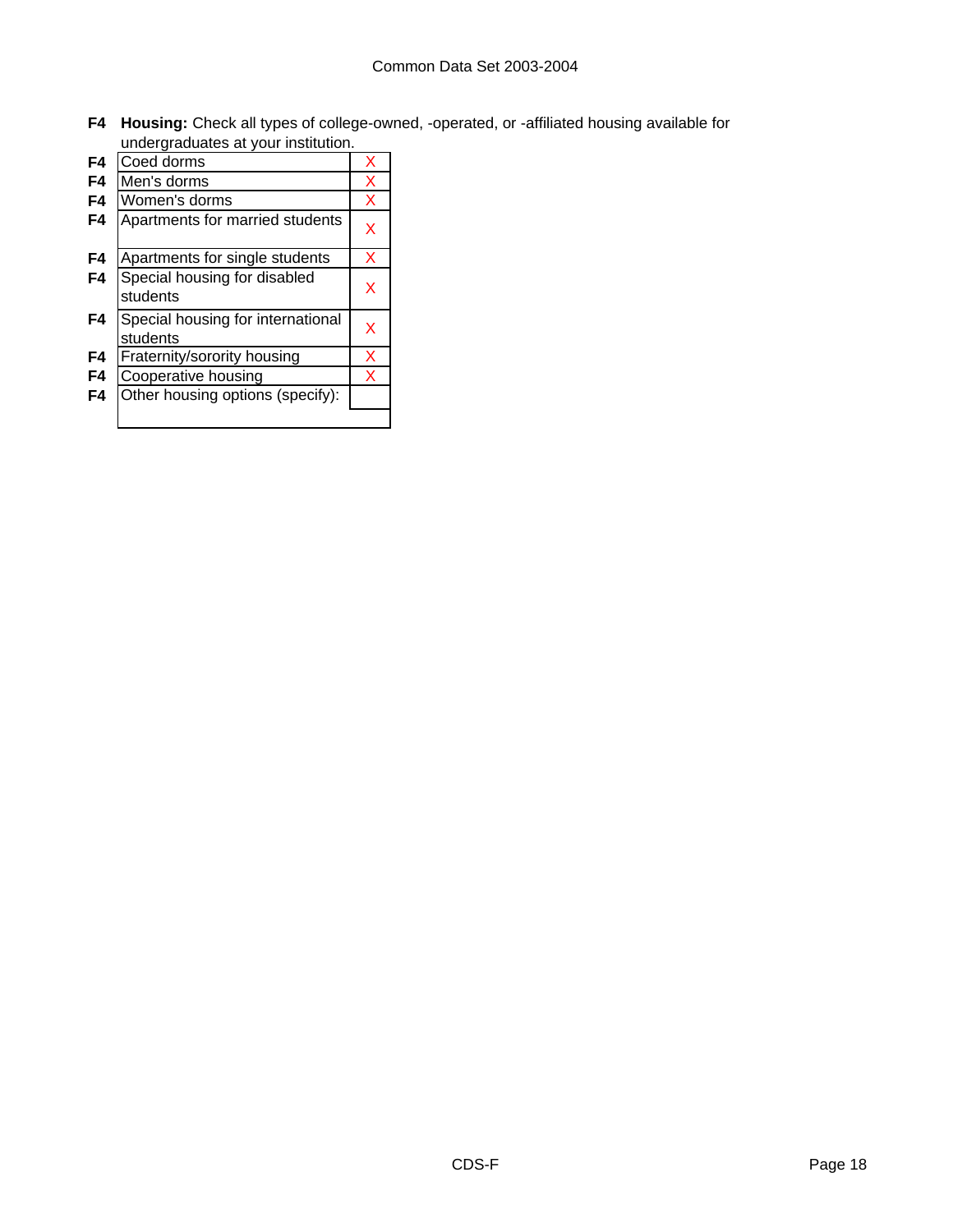# **G. ANNUAL EXPENSES**

### **Provide 2004-2005 academic year costs of attendance for the following categories that are applicable to your institution.**

Check here if your institution's 2004-2005 academic year costs of attendance are not available at this time and provide an approximate date (i.e., month/day) when your institution's final 2004-2005 academic year costs of attendance will be available:

**G1 Undergraduate full-time tuition, required fees, room and board** List the typical tuition, required fees, and room and board for a full-time undergraduate student for the FULL 2004-2005 academic year (30 semester or 45 quarter hours for institutions that derive annual tuition by multiplying credit hour cost by number of credits). A full academic year refers to the period of time generally extending from September to June; usually equated to two semesters, two trimesters, three quarters, or the period covered by a fourone-four plan. Room and board is defined as double occupancy and 19 meals per week or the maximum meal plan. Required fees include only charges that all full-time students must pay that are not included in tuition (e.g., registration, health, or activity fees.) Do not include optional fees (e.g., parking, laboratory use).

| G <sub>1</sub> |                                                       | First-Year | Undergraduates |
|----------------|-------------------------------------------------------|------------|----------------|
| G <sub>1</sub> | PRIVATE INSTITUTIONS                                  |            |                |
|                | Tuition:                                              |            |                |
| G <sub>1</sub> | PUBLIC INSTITUTIONS                                   |            |                |
|                | Tuition:                                              |            |                |
|                | In-district                                           |            |                |
| G <sub>1</sub> | PUBLIC INSTITUTIONS                                   |            |                |
|                | In-state (out-of-district):                           | \$0        | \$0            |
| G <sub>1</sub> | PUBLIC INSTITUTIONS                                   |            |                |
|                | Out-of-state:                                         | \$7,392    | \$7,392        |
| G <sub>1</sub> | NONRESIDENT ALIENS                                    |            |                |
|                | Tuition:                                              | \$7,392    | \$7,392        |
|                |                                                       |            |                |
| G <sub>1</sub> | <b>REQUIRED FEES:</b>                                 | \$3,348    | \$3,348        |
|                |                                                       |            |                |
| G <sub>1</sub> | ROOM AND BOARD:                                       |            |                |
|                | (on-campus)                                           | \$5,034    | \$5,034        |
| G <sub>1</sub> | <b>ROOM ONLY:</b>                                     |            |                |
|                | (on-campus)                                           |            |                |
| G <sub>1</sub> | <b>BOARD ONLY:</b>                                    |            |                |
|                | (on-campus meal plan)                                 |            |                |
|                |                                                       |            |                |
| G1             | Comprehensive tuition and room and board fee (if your |            |                |
|                | college cannot provide separate tuition and room and  |            |                |
|                | board fees):                                          |            |                |
|                |                                                       |            |                |

**G1** Other:

X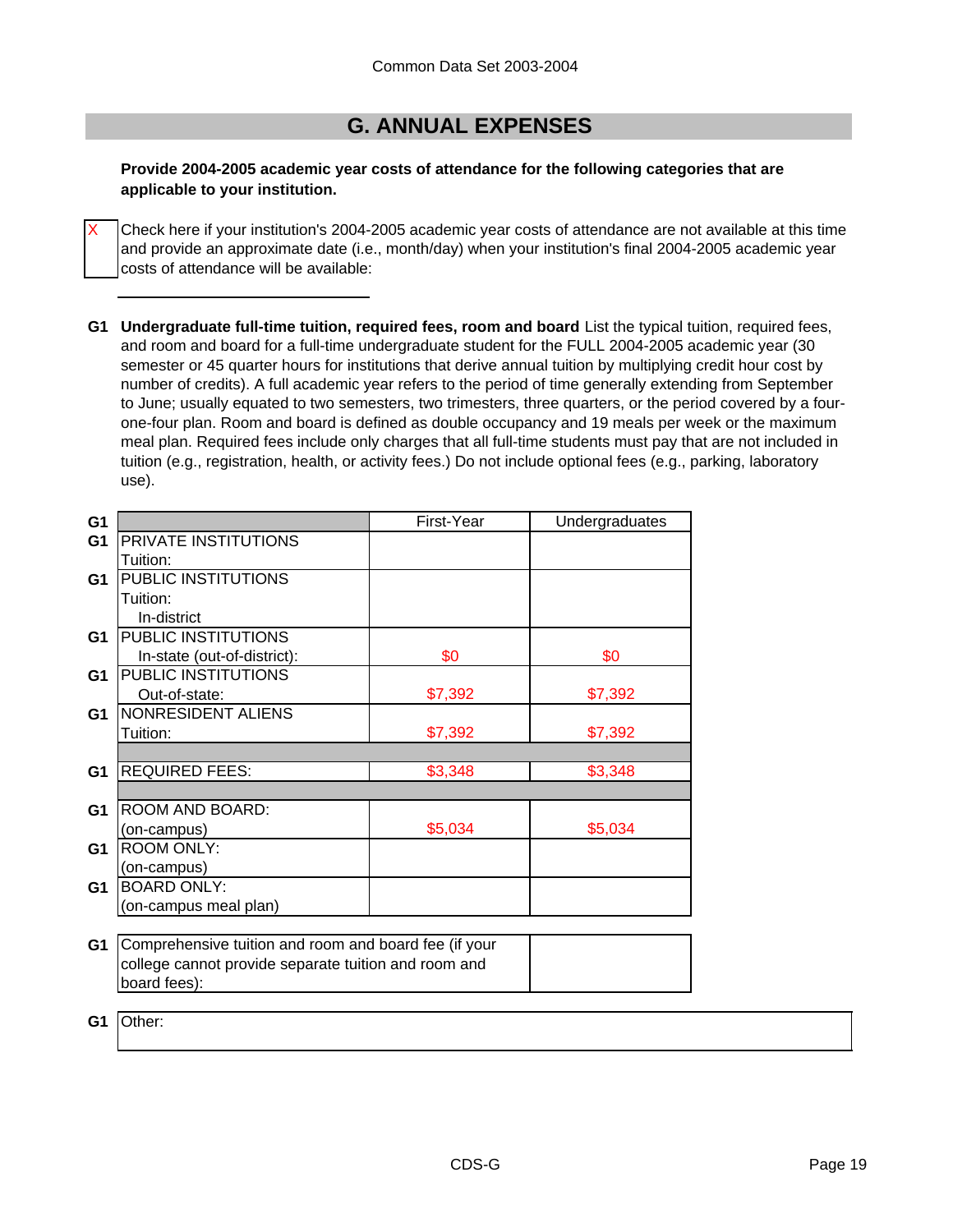### Common Data Set 2003-2004

| G <sub>2</sub> |                                                             | Minimum | Maximum |
|----------------|-------------------------------------------------------------|---------|---------|
| G <sub>2</sub> | Number of credits per term a student can take for the       |         |         |
|                | stated full-time tuition                                    |         | 20      |
|                |                                                             |         |         |
| G <sub>3</sub> |                                                             | Yes     | No      |
| G <sub>3</sub> | Do tuition and fees vary by year of study (e.g., sophomore, |         |         |
|                | junior, senior)?                                            |         |         |
|                |                                                             |         |         |

**G4** If tuition and fees vary by undergraduate instructional program, describe briefly:

### **G5** Provide the estimated expenses for a typical full-time undergraduate student:

| G <sub>5</sub> |                              | <b>Residents</b> | Commuters<br>(living at home) | Commuters<br>(not living at home) |
|----------------|------------------------------|------------------|-------------------------------|-----------------------------------|
|                | <b>G5</b> Books and supplies | \$1,248          | \$1,248                       | \$1,248                           |
|                | G5 Room only                 |                  |                               |                                   |
|                | G5 Board only                |                  |                               |                                   |
| G <sub>5</sub> | Transportation               | \$972            | \$972                         | \$972                             |
|                | <b>G5</b> Other expenses     | \$2,214          | \$2,214                       | \$2,214                           |

**G6** Undergraduate per-credit-hour charges

| G <sub>6</sub> | PRIVATE INSTITUTIONS:       |          |
|----------------|-----------------------------|----------|
| G6             | PUBLIC INSTITUTIONS         |          |
|                | In-district:                | \$167.00 |
| G6             | PUBLIC INSTITUTIONS         |          |
|                | In-state (out-of-district): | \$167.00 |
| G6             | PUBLIC INSTITUTIONS         |          |
|                | Out-of-state:               | \$282.00 |
| G6             | <b>NONRESIDENT ALIENS:</b>  |          |
|                |                             | \$282.00 |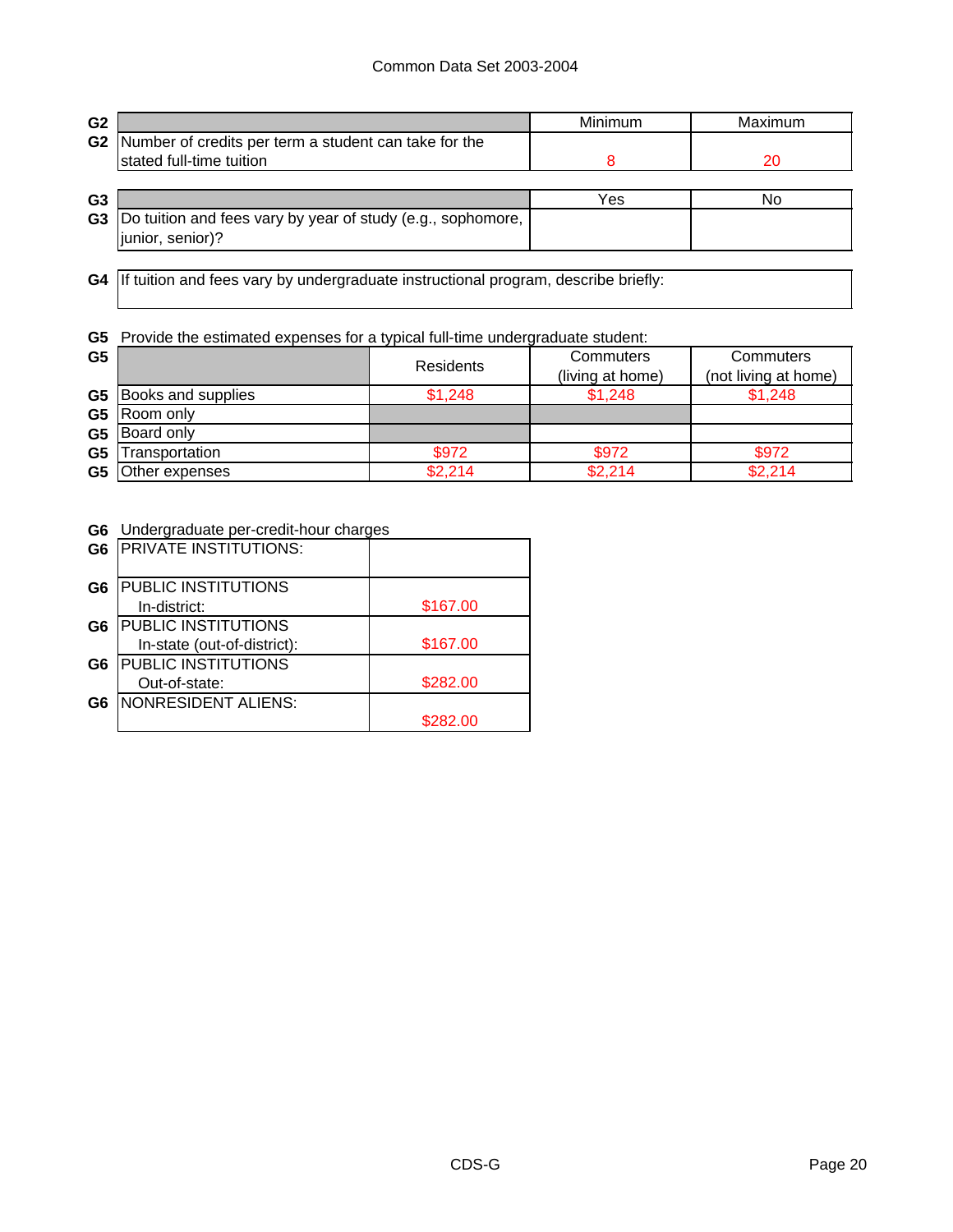# **H. FINANCIAL AID**

# **Aid Awarded to Enrolled Undergraduates**

Enter total dollar amounts **awarded** to enrolled full-time and less than full-time degree-seeking undergraduates **(using the same cohort reported in CDS Question B1, "total degree-seeking" undergraduates)** in the following categories. (Note: If the data being reported are final figures for the 2002- 2003 academic year (see the next item below), use the 2002-2003 academic year's CDS Question B1 cohort.) Include aid awarded to international students (i.e., those not qualifying for federal aid). **Aid that is non-need-based but that was used to meet need should be reported in the need-based aid columns. (For a suggested order of precedence in assigning categories of aid to cover need, see the entry for "non-need-based scholarship or grant aid" on the last page of the definitions section.)**

| H <sub>1</sub> |                                                                          | 2003-2004 | 2002-2003 |
|----------------|--------------------------------------------------------------------------|-----------|-----------|
|                |                                                                          | estimated | final     |
| H1             | Indicate the academic year for which data are reported for items H1, H2, |           |           |
|                | H2A, and H6 below:                                                       |           |           |

**H3** Which needs-analysis methodology does your institution use in awarding institutional aid?

|           | <b>H3</b> Federal methodology (FM)  |  |
|-----------|-------------------------------------|--|
|           | H3   Institutional methodology (IM) |  |
| <b>H3</b> | <b>IBoth FM and IM</b>              |  |

| H1             |                                                                                                                                                                                        | Need-based \$<br>(Include non-need-<br>based aid used to<br>meet need.) | Non-need-<br>based \$<br>(Exclude non-need-<br>based aid used to<br>meet need.) |
|----------------|----------------------------------------------------------------------------------------------------------------------------------------------------------------------------------------|-------------------------------------------------------------------------|---------------------------------------------------------------------------------|
| H1             | <b>Scholarships/Grants</b>                                                                                                                                                             |                                                                         |                                                                                 |
| H1             | Federal                                                                                                                                                                                | \$9,726,006                                                             |                                                                                 |
| H1             | State (i.e., all states, not only the state in which your institution is<br>located)                                                                                                   | \$174,408                                                               | \$135,000                                                                       |
| <b>H1</b>      | Institutional (endowment, alumni, or other institutional awards) and<br>external funds awarded by the college excluding athletic aid and tuition<br>waivers (which are reported below) | \$1,286,456                                                             | \$5,838,789                                                                     |
| <b>H1</b>      | Scholarships/grants from external sources (e.g., Kiwanis, National Merit)<br>not awarded by the college                                                                                | \$0                                                                     | \$1,500,366                                                                     |
| H1             | <b>Total Scholarships/Grants</b>                                                                                                                                                       | \$11,186,870                                                            | \$7,474,155                                                                     |
| H1             | <b>Self-Help</b>                                                                                                                                                                       |                                                                         |                                                                                 |
| H1             | Student loans from all sources (excluding parent loans)                                                                                                                                | \$18,980,420                                                            | \$12,427,770                                                                    |
| H1             | <b>Federal Work-Study</b>                                                                                                                                                              | \$738,622                                                               |                                                                                 |
| H1             | State and other (e.g., institutional) work-study/employment (Note:                                                                                                                     |                                                                         |                                                                                 |
|                | Excludes Federal Work-Study captured above.)                                                                                                                                           | \$405,882                                                               | \$0                                                                             |
| H1             | <b>Total Self-Help</b>                                                                                                                                                                 | \$20,124,924                                                            | \$12,427,770                                                                    |
| H1             | <b>Other</b>                                                                                                                                                                           |                                                                         |                                                                                 |
| H1             | Parent Loans                                                                                                                                                                           |                                                                         | \$1,179,230                                                                     |
| H1             | <b>Tuition Waivers</b><br>Reporting is optional. Report tuition waivers in this row if you choose to report them. Do not<br>report tuition waivers elsewhere.                          |                                                                         | \$8,007,472                                                                     |
| H <sub>1</sub> | <b>Athletic Awards</b>                                                                                                                                                                 |                                                                         | \$2,824,827                                                                     |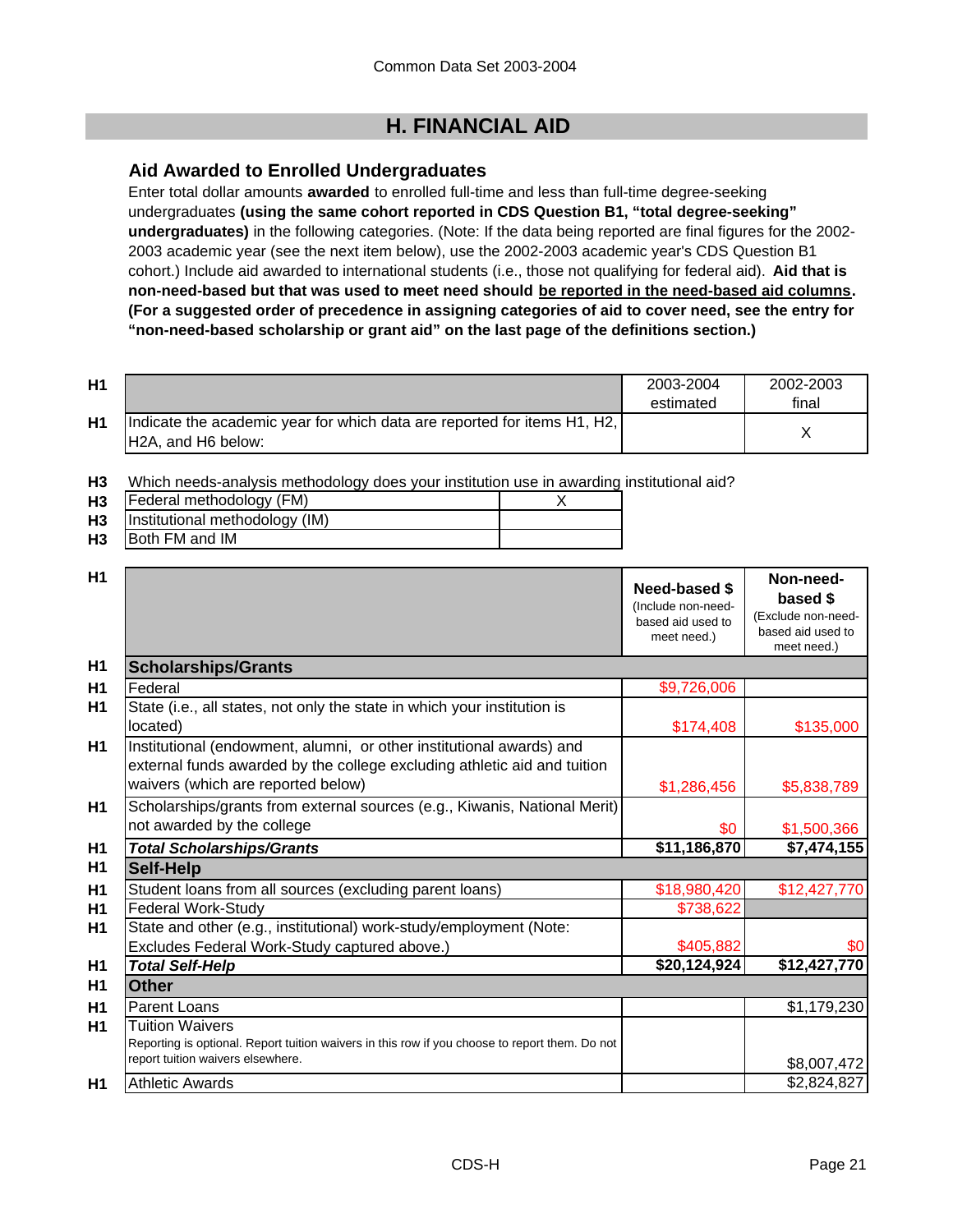**H2 Number of Enrolled Students Awarded Aid:** List the number of degree-seeking full-time and less-than-fulltime undergraduates who applied for and were awarded financial aid from any source. **Aid that is non-needbased but that was used to meet need should be counted as need-based aid.** Numbers should reflect the cohort awarded the dollars reported in H1. Note: In the chart below, students may be counted in more than one row, and full-time freshmen should also be counted as full-time undergraduates.

| H <sub>2</sub> |              |                                                                                                                                                                                                                                                                                              | <b>First-time</b><br><b>Full-time</b> | <b>Full-time</b><br>Undergraduate | <b>Less Than</b><br><b>Full-time</b> |
|----------------|--------------|----------------------------------------------------------------------------------------------------------------------------------------------------------------------------------------------------------------------------------------------------------------------------------------------|---------------------------------------|-----------------------------------|--------------------------------------|
|                |              |                                                                                                                                                                                                                                                                                              | <b>Freshmen</b>                       | (Incl. Fresh.)                    | Undergraduate                        |
| H <sub>2</sub> |              | a) Number of degree-seeking undergraduate students<br>(CDS Item B1 if reporting on Fall 2003 cohort)                                                                                                                                                                                         | 1,601                                 | 8,323                             | 724                                  |
| H <sub>2</sub> |              | b) Number of students in line a who applied for need-based<br>financial aid                                                                                                                                                                                                                  | 1270                                  | 6076                              | 631                                  |
| H <sub>2</sub> |              | c) Number of students in line <b>b</b> who were determined to<br>have financial need                                                                                                                                                                                                         | 910                                   | 4875                              | 579                                  |
| H <sub>2</sub> |              | d) Number of students in line c who were awarded any<br>financial aid                                                                                                                                                                                                                        | 906                                   | 4789                              | 496                                  |
| H <sub>2</sub> |              | e) Number of students in line d who were awarded any<br>need-based scholarship or grant aid                                                                                                                                                                                                  | 642                                   | 3502                              | 351                                  |
| H <sub>2</sub> |              | Number of students in line d who were awarded any<br>need-based self-help aid                                                                                                                                                                                                                | 714                                   | 4178                              | 427                                  |
| H <sub>2</sub> |              | g) Number of students in line d who were awarded any non-<br>need-based scholarship or grant aid                                                                                                                                                                                             | 841                                   | 3571                              | 325                                  |
| H <sub>2</sub> |              | h) Number of students in line <b>d</b> whose need was fully met<br>(exclude PLUS loans, unsubsidized loans, and private<br>alternative loans)                                                                                                                                                | 314                                   | 1503                              | 70                                   |
| H <sub>2</sub> |              | On average, the percentage of need that was met of<br>students who were awarded any need-based aid.<br>Exclude any aid that was awarded in excess of need as<br>well as any resources that were awarded to replace EFC<br>(PLUS loans, unsubsidized loans, and private alternative<br>loans) | 80.6%                                 | 79.4%                             | 59.6%                                |
| H <sub>2</sub> |              | The average financial aid package of those in line d.<br>Exclude any resources that were awarded to replace<br>EFC (PLUS loans, unsubsidized loans, and private<br>alternative loans)                                                                                                        | \$8,079                               | \$8,951                           | 6,944<br>\$.                         |
| H <sub>2</sub> | $\mathsf{k}$ | Average need-based scholarship and grant award of<br>those in line e                                                                                                                                                                                                                         | \$3,036                               | \$2,945                           | \$2,205                              |
| H <sub>2</sub> |              | Average need-based self-help award (excluding PLUS<br>loans, unsubsidized loans, and private alternative loans)<br>of those in line f                                                                                                                                                        | \$3,627                               | \$5,813                           | \$5,797                              |
| H <sub>2</sub> |              | m) Average need-based loan (excluding PLUS loans,<br>unsubsidized loans, and private alternative loans) of<br>those in line f who were awarded a need-based loan                                                                                                                             | \$3,378                               | \$5,660                           | \$5,780                              |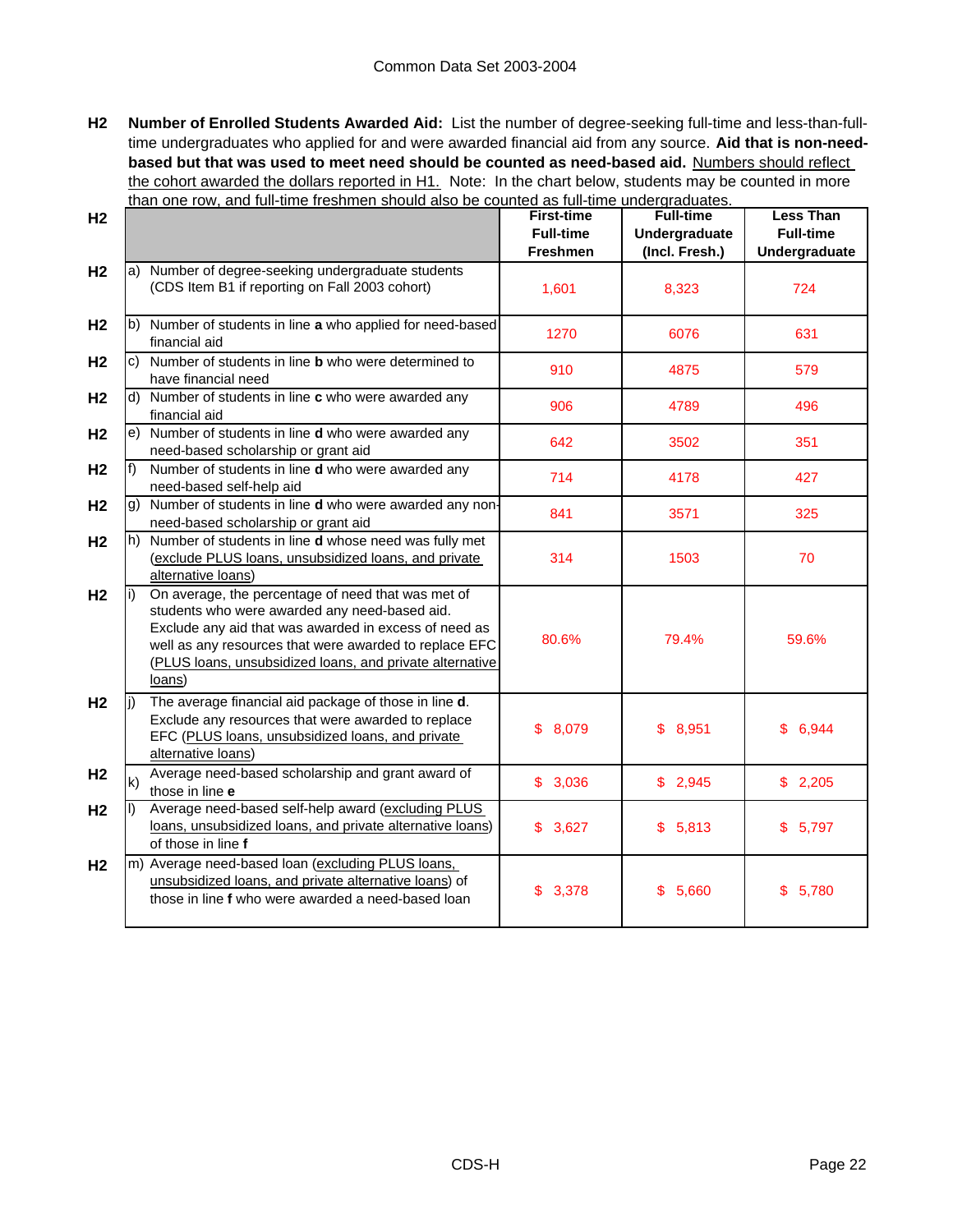**H2A Number of Enrolled Students Awarded Non-need-based Scholarships and Grants:** List the number of degree-seeking full-time and less-than-full-time undergraduates who had no financial need and who were awarded institutional--not external--non-need-based scholarship or grant aid. Numbers should reflect the cohort awarded the dollars reported in H1. Note: In the chart below, students may be counted in more than one row, and full-time freshmen should also be counted as full-time undergraduates.

| H2A               |                                                            | <b>First-time</b>                   | <b>Full-time</b>                   | <b>Less Than</b> |
|-------------------|------------------------------------------------------------|-------------------------------------|------------------------------------|------------------|
|                   |                                                            | <b>Full-time</b><br><b>Freshmen</b> | <b>Undergrad</b><br>(Incl. Fresh.) | <b>Full-time</b> |
|                   |                                                            |                                     |                                    | <b>Undergrad</b> |
| $H2A$ In)         | Number of students in line a who had no financial need     |                                     |                                    |                  |
|                   | and who were awarded institutional non-need-based          | 688                                 | 2306                               | 73               |
|                   | scholarship or grant aid (exclude those who were           |                                     |                                    |                  |
|                   | awarded athletic awards and tuition benefits)              |                                     |                                    |                  |
| $H2A$ (0)         | Average dollar amount of institutional non-need-based      |                                     |                                    |                  |
|                   | scholarship and grant aid awarded to students in line n    | \$3,194                             | \$3,413                            | 2,123<br>S.      |
|                   |                                                            |                                     |                                    |                  |
| $H2A$ $ p\rangle$ | Number of students in line a who were awarded an           |                                     |                                    |                  |
|                   | institutional non-need-based athletic scholarship or grant | 43                                  | 284                                | 4                |
|                   |                                                            |                                     |                                    |                  |
| $H2A$ $ q\rangle$ | Average dollar amount of institutional non-need-based      |                                     |                                    |                  |
|                   | athletic scholarships and grants awarded to students in    | 10,345<br>\$.                       | \$9,847                            | 4,113<br>SS.     |
|                   | line <b>p</b>                                              |                                     |                                    |                  |

**H3** Incorporated into H1 above.

| H4 | Provide the percentage of the 2003 undergraduate class who graduated between July 1,         |            |
|----|----------------------------------------------------------------------------------------------|------------|
|    | 2002 and June 30, 2003 and borrowed at any time through any loan programs (federal,          |            |
|    | state, subsidized, unsubsidized, private, etc.; exclude parent loans). Include only students |            |
|    | who borrowed while enrolled at your institution.                                             | <b>70%</b> |
|    |                                                                                              |            |

**H5 \$19,299** Report the average per-borrower cumulative undergraduate indebtedness of those in line H4. Do not include money borrowed at other institutions:

**Aid to Undergraduate Degree-seeking Nonresident Aliens** (Note: Report numbers and dollar amounts for the same academic year checked in item H1.)

**H6** Indicate your institution's policy regarding institutional scholarship and grant aid for undergraduate degreeseeking nonresident aliens:

| H <sub>6</sub> | Institutional need-based scholarship or grant aid is available     |  |
|----------------|--------------------------------------------------------------------|--|
| <b>H6</b>      | Institutional non-need-based scholarship or grant aid is available |  |
| <b>H6</b>      | Institutional scholarship or grant aid is not available            |  |

| H6 | If institutional financial aid is available for undergraduate degree-seeking nonresident |     |
|----|------------------------------------------------------------------------------------------|-----|
|    | aliens, provide the number of undergraduate degree-seeking nonresident aliens who were   |     |
|    | awarded need-based or non-need-based aid:                                                | 140 |
|    |                                                                                          |     |

**H6** \$3,360 Average dollar amount of institutional financial aid awarded to undergraduate degreeseeking nonresident aliens:

| H <sub>6</sub> | Total dollar amount of institutional financial aid awarded to undergraduate degree-seeking I |  |
|----------------|----------------------------------------------------------------------------------------------|--|
|                | Inonresident aliens:                                                                         |  |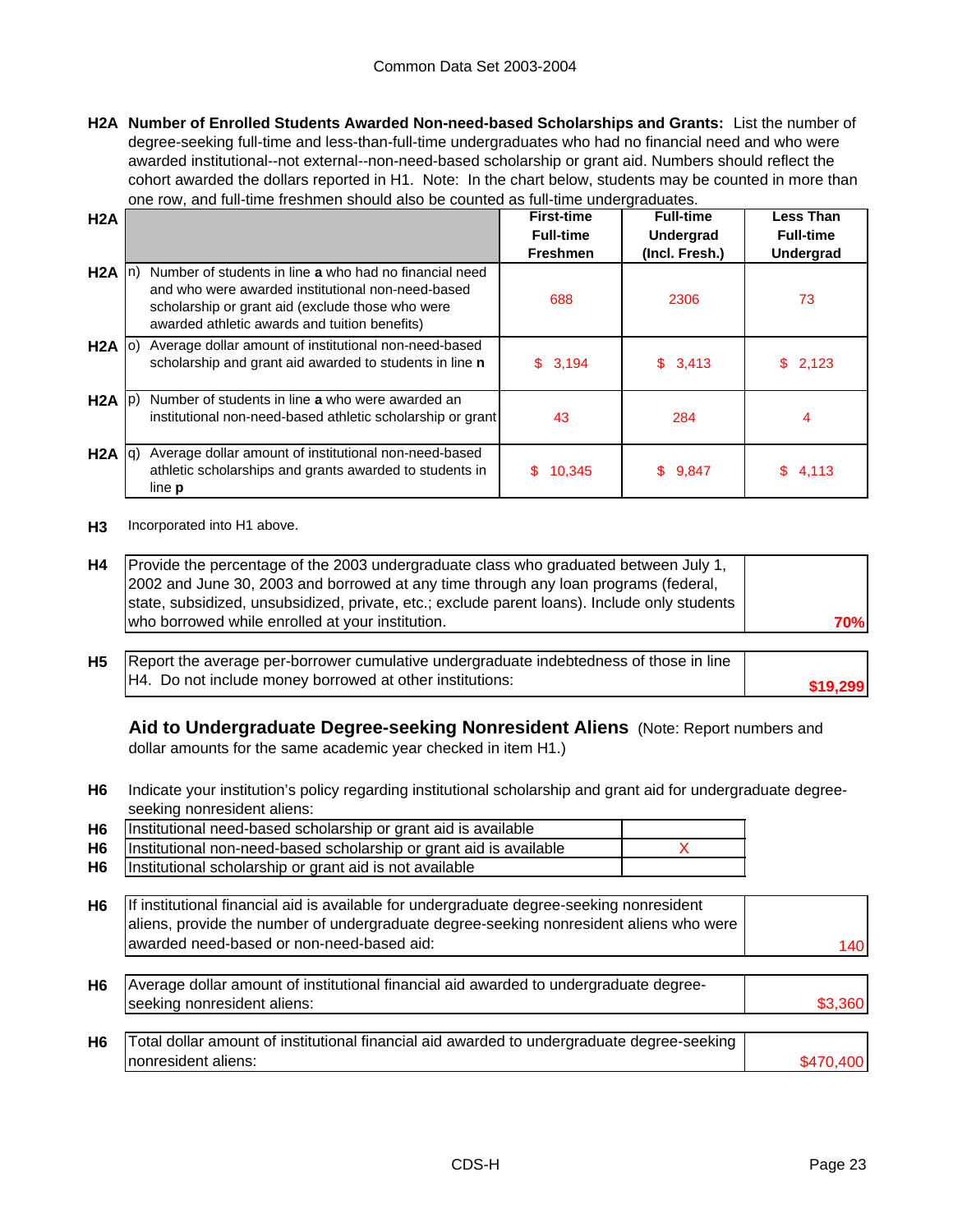# **Process for First-Year/Freshman Students**

**H7** Check off all financial aid forms domestic first-year (freshman) financial aid applicants must submit:

| <b>H7</b> | <b>FAFSA</b>                                         |  |
|-----------|------------------------------------------------------|--|
| H7        | Institution's own financial aid form                 |  |
| H7        | <b>CSS/Financial Aid PROFILE</b>                     |  |
| <b>H7</b> | State aid form                                       |  |
| H7        | Noncustodial (Divorced/Separated) Parent's Statement |  |
| H7        | <b>Business/Farm Supplement</b>                      |  |
| H7        | Other (specify):                                     |  |
|           |                                                      |  |

**H8** Check off all financial aid forms nonresident alien first-year financial aid applicants must submit:

| H <sub>8</sub> | Institution's own financial aid form        |  |
|----------------|---------------------------------------------|--|
| <b>H8</b>      | <b>CSS/Financial Aid PROFILE</b>            |  |
| <b>H8</b>      | Foreign Student's Financial Aid Application |  |
| <b>H8</b>      | Foreign Student's Certification of Finances |  |
| H8             | Other (specify):                            |  |
|                |                                             |  |

**H9** Indicate filing dates for first-year (freshman) students:

| 2/15<br>Priority date for filing required financial aid forms:<br><b>H9</b><br>Deadline for filing required financial aid forms:<br><b>H9</b><br>No deadline for filing required forms (applications processed on a rolling  <br><b>H9</b><br>basis): |  |  |
|-------------------------------------------------------------------------------------------------------------------------------------------------------------------------------------------------------------------------------------------------------|--|--|
|                                                                                                                                                                                                                                                       |  |  |
|                                                                                                                                                                                                                                                       |  |  |
|                                                                                                                                                                                                                                                       |  |  |

**H10** Indicate notification dates for first-year (freshman) students (answer a or b):

|                 | H <sub>10</sub> a) Students notified on or about (date): |     | 3/30 |
|-----------------|----------------------------------------------------------|-----|------|
| H <sub>10</sub> |                                                          | Yes | No   |
|                 | H <sub>10</sub> b) Students notified on a rolling basis: |     |      |
| <b>H10</b>      | If yes, starting date:                                   |     |      |

**H11** Indicate reply dates:

| H11 Students must reply by (date):                  |  |  |
|-----------------------------------------------------|--|--|
| H <sub>11</sub> or within<br>weeks of notification. |  |  |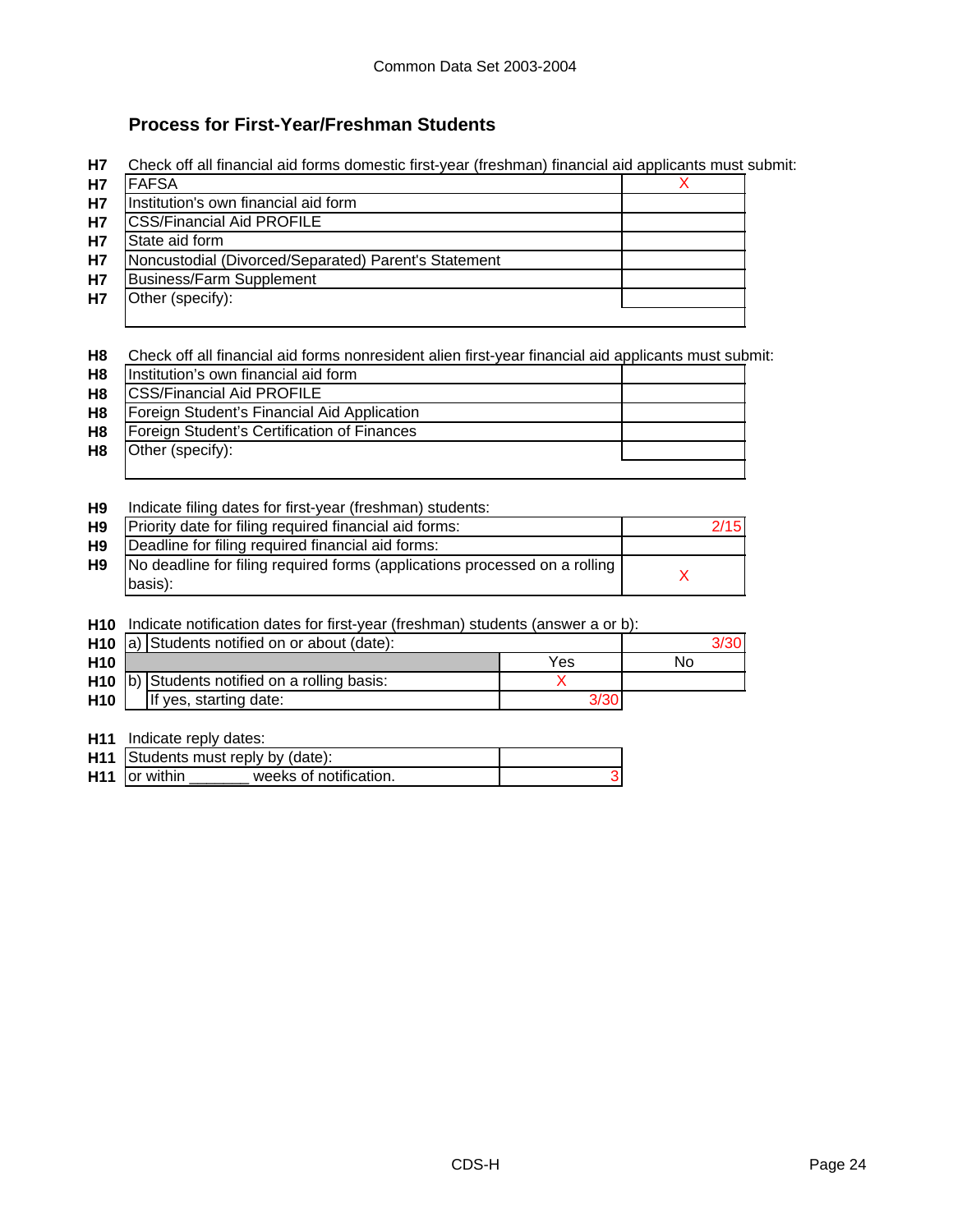# **Types of Aid Available**

Please check off all types of aid available to undergraduates at your institution:

**H12** Loans

| <b>H12</b> Direct Subsidized Stafford Loans   |  |
|-----------------------------------------------|--|
| <b>H12</b> Direct Unsubsidized Stafford Loans |  |
| <b>H12</b> Direct PLUS Loans                  |  |

### **H12** FEDERAL FAMILY EDUCATION LOAN PROGRAM (FFEL)

| <b>H12 IFFEL Subsidized Stafford Loans</b>  |  |
|---------------------------------------------|--|
| <b>H12 FFEL Unsubsidized Stafford Loans</b> |  |
| H <sub>12</sub>   FFEL PLUS Loans           |  |

| <b>H12</b>   Federal Perkins Loans                           |  |
|--------------------------------------------------------------|--|
| <b>H12</b>   Federal Nursing Loans                           |  |
| H <sub>12</sub> State Loans                                  |  |
| <b>H12</b> College/university loans from institutional funds |  |
| $H12$ Other (specify):                                       |  |
|                                                              |  |

### **H13** Scholarships and Grants

**H13** NEED-BASED:

| H <sub>13</sub> | <b>Federal Pell</b>                                                  |  |
|-----------------|----------------------------------------------------------------------|--|
| H <sub>13</sub> | <b>SEOG</b>                                                          |  |
| H13             | State scholarships/grants                                            |  |
|                 | H <sub>13</sub> Private scholarships                                 |  |
| H <sub>13</sub> | College/university scholarship or grant aid from institutional funds |  |
| H <sub>13</sub> | United Negro College Fund                                            |  |
| H13             | <b>Federal Nursing Scholarship</b>                                   |  |
| H13             | Other (specify):                                                     |  |
|                 |                                                                      |  |

**H14** Check off criteria used in awarding institutional aid. Check all that apply.

| H14             |                          | Non-Need Based | Need-Based |
|-----------------|--------------------------|----------------|------------|
| H <sub>14</sub> | Academics                | Х              |            |
| H <sub>14</sub> | Alumni affiliation       | X              |            |
| H <sub>14</sub> | Art                      | X              | х          |
| H <sub>14</sub> | Athletics                | X              |            |
| H <sub>14</sub> | Job skills               |                |            |
| H <sub>14</sub> | <b>ROTC</b>              | Χ              |            |
| H <sub>14</sub> | Leadership               | x              |            |
| H <sub>14</sub> | Minority status          | x              |            |
| H <sub>14</sub> | Music/drama              | x              |            |
| H <sub>14</sub> | Religious affiliation    |                |            |
| H <sub>14</sub> | State/district residency | X              |            |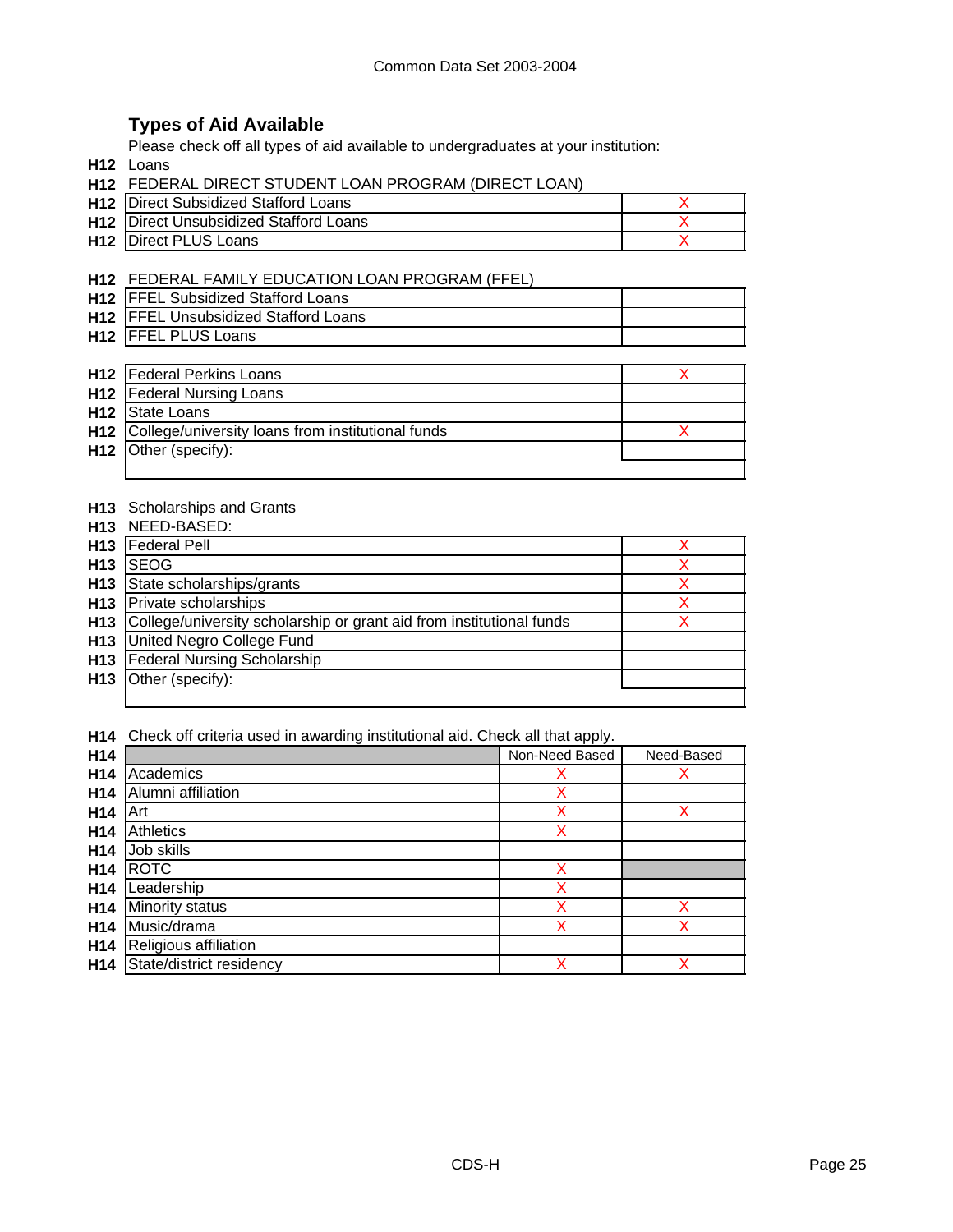# **I. INSTRUCTIONAL FACULTY AND CLASS SIZE**

#### **I1 Please report the number of instructional faculty members in each category for Fall 2003.**

The following definition of instructional faculty is used by the American Association of University Professors (AAUP) in its annual Faculty Compensation Survey. Instructional Faculty is defined as those members of the instructionalresearch staff whose major regular assignment is instruction, including those with released time for research. Institutions are asked to EXCLUDE:

(a) instructional faculty in preclinical and clinical medicine

(b) administrative officers with titles such as dean of students, librarian, registrar, coach, and the like, even though they may devote part of their time to classroom instruction and may have faculty status,

(c) undergraduate or graduate students who assist in the instruction of courses, but have titles such as teaching assistant, teaching fellow, and the like

(d) faculty on leave without pay, and

(e) replacement faculty for faculty on sabbatical leave.

*Full-time:* faculty employed on a full-time basis

*Part-time:* faculty teaching less than two semesters, three quarters, two trimesters, or two four-month sessions. Also includes adjuncts and part-time instructors.

*Minority faculty:* includes faculty who designate themselves as black, non-Hispanic; American Indian or Alaskan native; Asian or Pacific Islander; or Hispanic.

*Doctorate:* includes such degrees as Doctor of Education, Doctor of Juridical Science, Doctor of Public Health, and Doctor of Philosophy degree in any field such as agronomy, food technology, education, engineering, public administration, ophthalmology, or radiology.

*First-professional:* includes the fields of dentistry (DDS or DMD), medicine (MD), optometry (OD), osteopathic medicine (DO), pharmacy (DPharm or BPharm), podiatric medicine (DPM), veterinary medicine (DVM), chiropractic (DC or DCM), law (JD) and theological professions (MDiv, MHL).

*Terminal degree:* the highest degree in a field: example, M. Arch (architecture) and MFA (master of fine arts).

| 11           | Total |
|--------------|-------|
| $\mathbf{I}$ | 585   |
| $\mathbf{I}$ | 45    |
| $\mathbf{I}$ | 157   |
| $\mathbf{I}$ | 428   |
| $\mathsf{I}$ | 24    |
|              |       |
| $\mathsf{I}$ | 460   |
|              |       |
| $\mathsf{I}$ | 58    |
| $\mathsf{I}$ | 38    |
|              |       |
| $\mathsf{I}$ | 29    |
|              |       |

#### **I2 Student to Faculty Ratio**

Report the Fall 2003 ratio of full-time equivalent students (full-time plus 1/3 part time) to full-time equivalent instructional faculty (full time plus 1/3 part time). In the ratio calculations, exclude both faculty and students in stand-alone graduate or professional programs such as medicine, law, veterinary, dentistry, social work, business, or public health in which faculty teach virtually only graduate level students. Do not count undergraduate or graduate student teaching assistants as faculty.

|  |  | <b>12</b>   Fall 2003 Student to Faculty ratio | 20 to |  |
|--|--|------------------------------------------------|-------|--|
|--|--|------------------------------------------------|-------|--|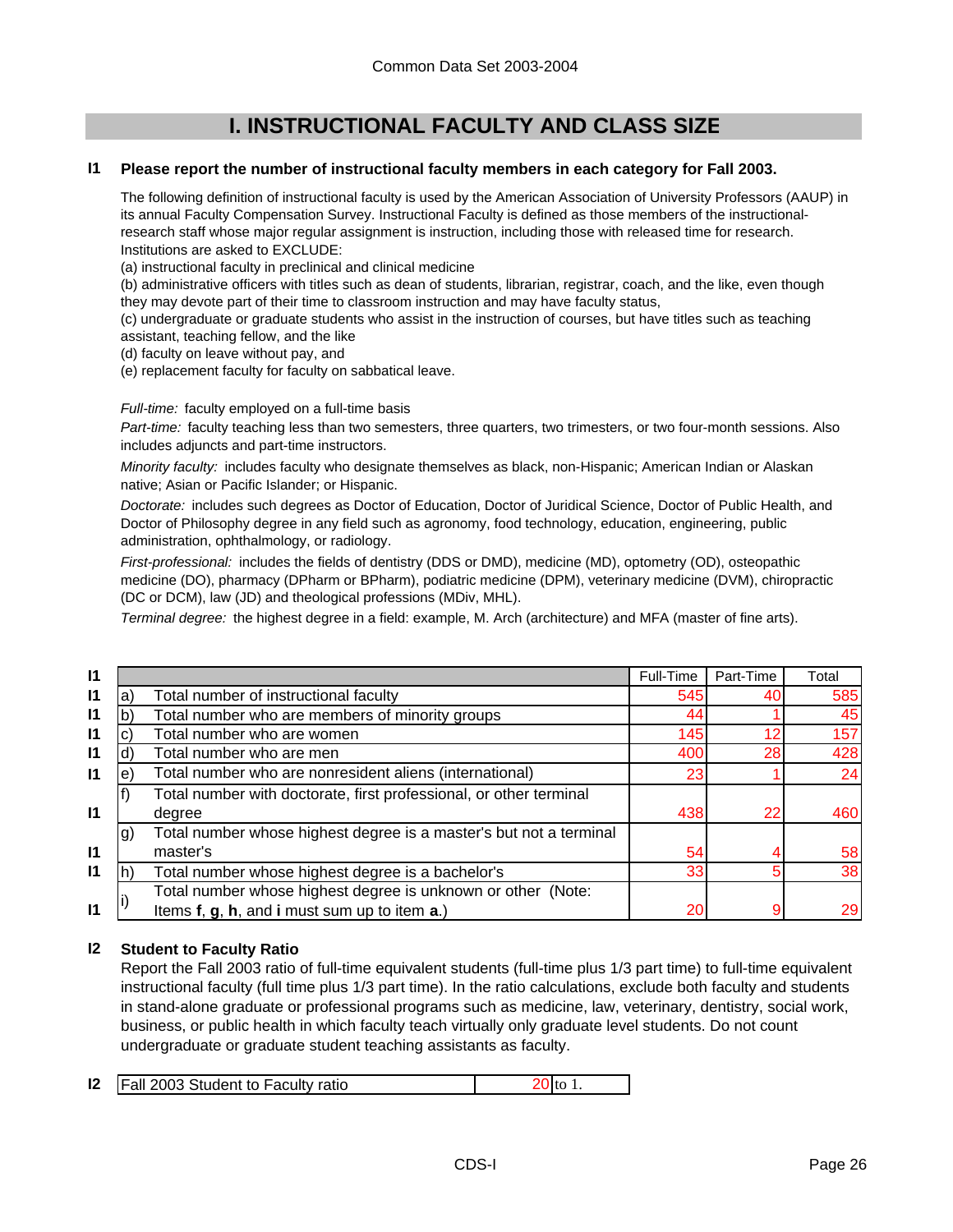#### **I3 Undergraduate Class Size**

In the table below, please use the following definitions to report information about the size of classes and class sections offered in the Fall 2003 term.

*Class Sections:* A class section is an organized course offered for credit, identified by discipline and number, meeting at a stated time or times in a classroom or similar setting, and not a subsection such as a laboratory or discussion session. Undergraduate class sections are defined as any sections in which at least one degree-seeking undergraduate student is enrolled for credit. Exclude distance learning classes and noncredit classes and individual instruction such as dissertation or thesis research, music instruction, or one-to-one readings. Exclude students in independent study, co-operative programs, internships, foreign language taped tutor sessions, practicums, and all students in one-on-one classes. Each class section should be counted only once and should not be duplicated because of course catalog cross-listings.

*Class Subsections:* A class subsection includes any subsection of a course, such as laboratory, recitation, and discussion subsections that are supplementary in nature and are scheduled to meet separately from the lecture portion of the course. Undergraduate subsections are defined as any subsections of courses in which degree-seeking undergraduate students enrolled for credit. As above, exclude noncredit classes and individual instruction such as dissertation or thesis research, music instruction, or one-to-one readings. Each class subsection should be counted only once and should not be duplicated because of cross-listings.

Using the above definitions, please report for each of the following class-size intervals the number of class sections and class subsections offered in Fall 2003. For example, a lecture class with 800 students who met at another time in 40 separate labs with 20 students should be counted once in the "100+" column in the class section column and 40 times under the "20-29" column of the class subsections table.

| 13             |                   |         | <b>Number of Class Sections with Undergraduates Enrolled</b> |                                            |           |       |       |        |              |
|----------------|-------------------|---------|--------------------------------------------------------------|--------------------------------------------|-----------|-------|-------|--------|--------------|
| 13             |                   |         |                                                              | Undergraduate Class Size (provide numbers) |           |       |       |        |              |
| 13             | <b>CLASS</b>      | $2 - 9$ | $10 - 19$                                                    | $20 - 29$                                  | $30 - 39$ | 40-49 | 50-99 | $100+$ | <b>Total</b> |
| 13             | <b>SECTIONS</b>   | 476     | 472                                                          | 425                                        | 181       | 129   | 109   | 35     | 1827         |
|                |                   |         |                                                              |                                            |           |       |       |        |              |
| 13             | <b>CLASS SUB-</b> | $2 - 9$ | $10 - 19$                                                    | $20 - 29$                                  | $30 - 39$ | 40-49 | 50-99 | $100+$ | <b>Total</b> |
| $\overline{3}$ | <b>SECTIONS</b>   | 31      | 108                                                          | 34                                         |           |       |       |        | 179          |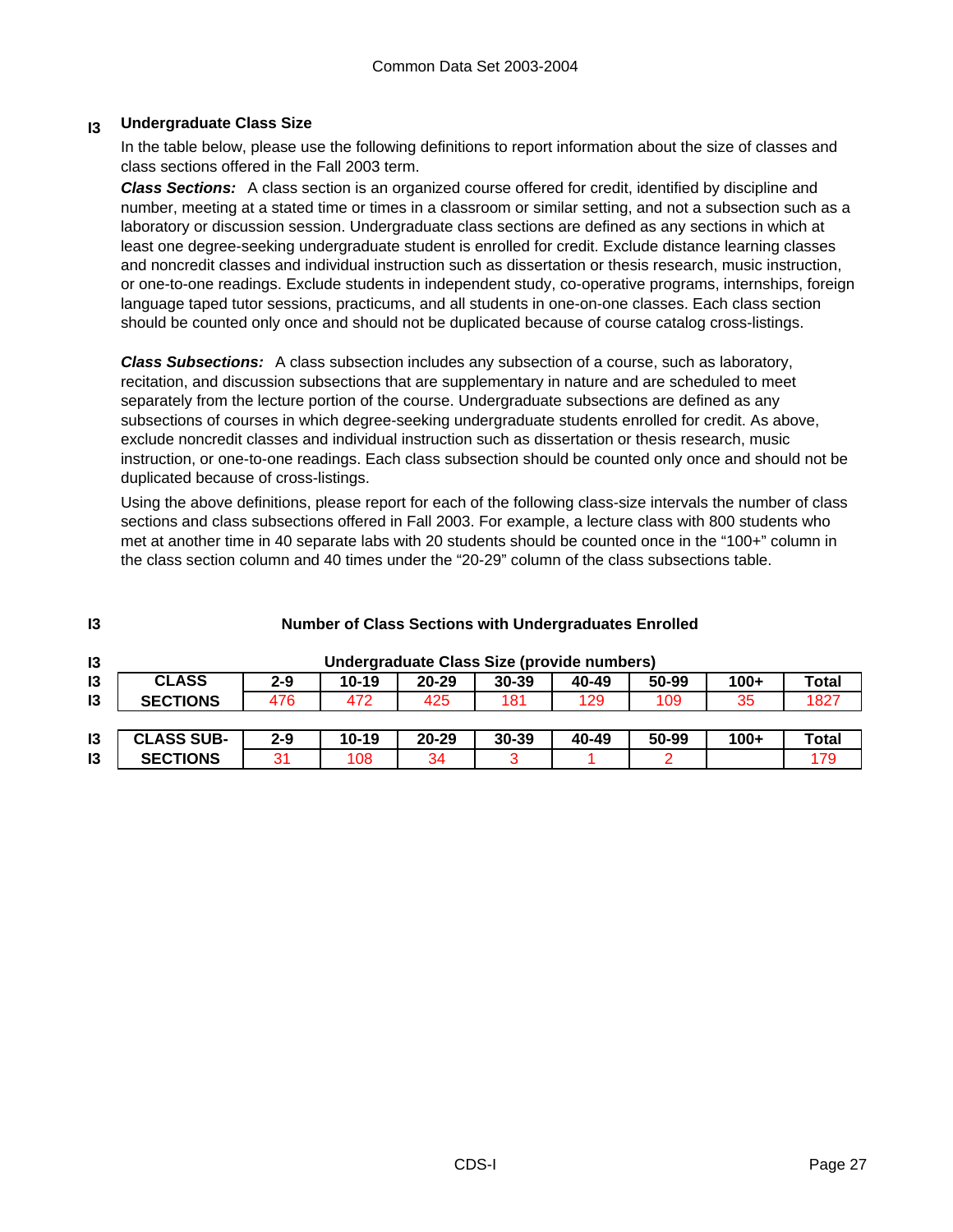# **J. DEGREES CONFERRED**

#### **J1 Degrees conferred between July 1, 2002 and June 30, 2003 (Reference: IPEDS Completions, Part A)**

**J1** For each of the following discipline areas, provide the percentage of diplomas/certificates, associate, and bachelor degrees awarded.

| J <sub>1</sub> |                                              |                             | <b>Associate</b> | <b>Bachelor's</b> | <b>CIP 1990 Categories</b> | <b>CIP 2000 Categories</b> |
|----------------|----------------------------------------------|-----------------------------|------------------|-------------------|----------------------------|----------------------------|
|                | <b>Category</b>                              | <b>Diploma/Certificates</b> |                  |                   | to Include                 | to Include                 |
| J1             | Agriculture                                  |                             |                  | 4.49%             | and 2                      |                            |
| J <sub>1</sub> | Architecture                                 |                             |                  | 4.15%             | 4                          | $\overline{4}$             |
| J <sub>1</sub> | Area and ethnic studies                      |                             |                  | 0.39%             | 5                          | $\sqrt{5}$                 |
| J1             | Biological/life sciences                     |                             |                  | 4.10%             | $\overline{26}$            | 26                         |
| J <sub>1</sub> | Business/marketing                           |                             |                  | 13.46%            | 8 and 52                   | $\overline{52}$            |
| J1             | Communications/communication technologies    |                             |                  | 7.09%             | 9 and 10                   | 9 and 10                   |
| J1             | Computer and information sciences            |                             |                  | 1.94%             | 11                         | 11                         |
| J1             | Education                                    |                             |                  | 12.29%            | 13                         | 13                         |
| J1             | Engineering/engineering technologies         |                             |                  | 9.86%             | 14 and 15                  | 14 and 15                  |
| J1             | English                                      |                             |                  | 1.77%             | $\overline{23}$            | $\overline{23}$            |
| J1             | Foreign languages and literature             |                             |                  | 3.49%             | 16                         | 16                         |
| J1             | Health professions and related sciences      |                             |                  | 0.66%             | $\overline{51}$            | $\overline{51}$            |
| J1             | Home economics and vocational home economics |                             |                  | 2.82%             | 19 and 20                  | 19                         |
| J1             | Interdisciplinary studies                    |                             |                  | 0.06%             | $\overline{30}$            | $\overline{30}$            |
| J1             | aw/legal studies                             |                             |                  |                   | $\overline{22}$            | $\overline{22}$            |
| J1             | iberal arts/general studies                  |                             |                  | 2.71%             | 24                         | 24                         |
| J <sub>1</sub> | Library science                              |                             |                  |                   | $\overline{25}$            | $\overline{25}$            |
| J1             | <b>Mathematics</b>                           |                             |                  | 1.11%             | $\overline{27}$            | 27                         |
| J1             | Military science and technologies            |                             |                  |                   | 28 and 29                  | 29                         |
| J1             | Natural resources/environmental science      |                             |                  | 6.70%             | 3                          | $\sqrt{3}$                 |
| J1             | Parks and recreation                         |                             |                  | 3.10%             | 31                         | 31                         |
| J1             | Personal and miscellaneous services          |                             |                  |                   | 12                         | 12                         |
| J1             | Philosophy, religion, theology               |                             |                  | 0.55%             | 38 and 39                  | 38 and 39                  |
| J1             | Physical sciences                            |                             |                  | 1.77%             | $\overline{40}$ and $41$   | 40 and 41                  |
| J <sub>1</sub> | Protective services/public administration    |                             |                  | 1.77%             | 43 and 44                  | 43 and 44                  |
| J1             | Psychology                                   |                             |                  | 3.77%             | 42                         | 42                         |
| J1             | Social sciences and history                  |                             |                  | 8.47%             | 45                         | 45 and 54                  |
| J1             | Trade and industry                           |                             |                  |                   | 46, 47, 48, and 49         | 46, 47, 48, and 49         |
| J1             | Visual and performing arts                   |                             |                  | 3.48%             | 50                         | 50                         |
| J1             | Other                                        |                             |                  |                   |                            |                            |
| J1             | TOTAL (should = 100%)                        | 0.00%                       | 0.00%            | 100.00%           |                            |                            |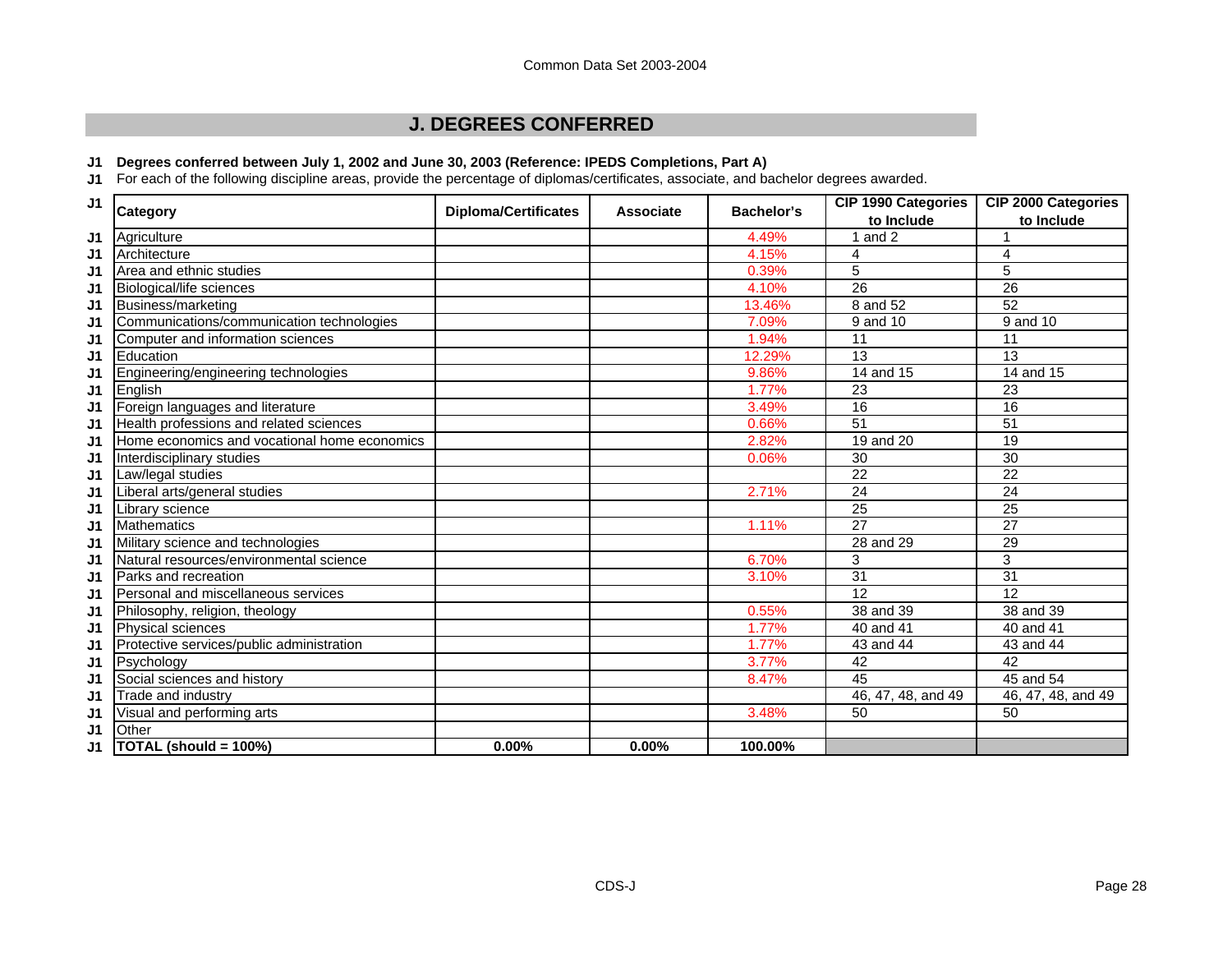# **Common Data Set Definitions**

**All definitions related to the financial aid section appear at the end of the Definitions document.**

Items preceded by an asterisk (\*) represent definitions agreed to among publishers which do not appear on the CDS document but may be present on individual publishers' surveys.

**\*Academic advisement:** Plan under which each student is assigned to a faculty member or a trained adviser, who, through regular meetings, helps the student plan and implement immediate and long-term academic and vocational goals.

**Accelerated program:** Completion of a college program of study in fewer than the usual number of years, most often by attending summer sessions and carrying extra courses during the regular academic term**.**

**Admitted student:** Applicant who is offered admission to a degree-granting program at your institution.

**\*Adult student services:** Admission assistance, support, orientation, and other services expressly for adults who have started college for the first time, or who are re-entering after a lapse of a few years.

**American Indian or Alaska native:** A person having origins in any of the original peoples of North America and who maintains cultural identification through tribal affiliation or community recognition.

**Applicant (first-time, first year):** An individual who has fulfilled the institution's requirements to be considered for admission (including payment or waiving of the application fee, if any) and who has been notified of one of the following actions: admission, nonadmission, placement on waiting list, or application withdrawn (by applicant or institution).

**Application fee:** That amount of money that an institution charges for processing a student's application for acceptance. This amount is *not* creditable toward tuition and required fees, nor is it refundable if the student is not admitted to the institution.

**Asian or Pacific Islander:** A person having origins in any of the original peoples of the Far East, Southeast Asia, the Indian Subcontinent, or Pacific Islands. This includes people from China, Japan, Korea, the Philippine Islands, American Samoa, India, and Vietnam.

**Associate degree:** An award that normally requires at least two but less than four years of full-time equivalent college work.

**Bachelor's degree:** An award (baccalaureate or equivalent degree, as determined by the Secretary of the U.S. Department of Education) that normally requires at least four years but *not* more than five years of fulltime equivalent college-level work. This includes ALL bachelor's degrees conferred in a five-year cooperative (work-study plan) program. (A cooperative plan provides for alternate class attendance and employment in business, industry, or government; thus, it allows students to combine actual work experience with their college studies.) Also, it includes bachelor's degrees in which the normal four years of work are completed in three years.

**Black, non-Hispanic:** A person having origins in any of the black racial groups of Africa (except those of Hispanic origin).

**Board (charges):** Assume average cost for 19 meals per week or the maximum meal plan.

**Books and supplies (costs):** Average cost of books and supplies. Do not include unusual costs for special groups of students (e.g., engineering or art majors), unless they constitute the majority of students at your institution.

**Calendar system:** The method by which an institution structures most of its courses for the academic year.

**\*Career and placement services:** A range of services, including (often) the following: coordination of visits of employers to campus; aptitude and vocational testing; interest inventories, personal counseling; help in resume writing, interviewing, launching the job search; listings for those students desiring employment and those seeking permanent positions; establishment of a permanent reference folder; career resource materials.

**Carnegie units:** One year of study or the equivalent in a secondary school subject.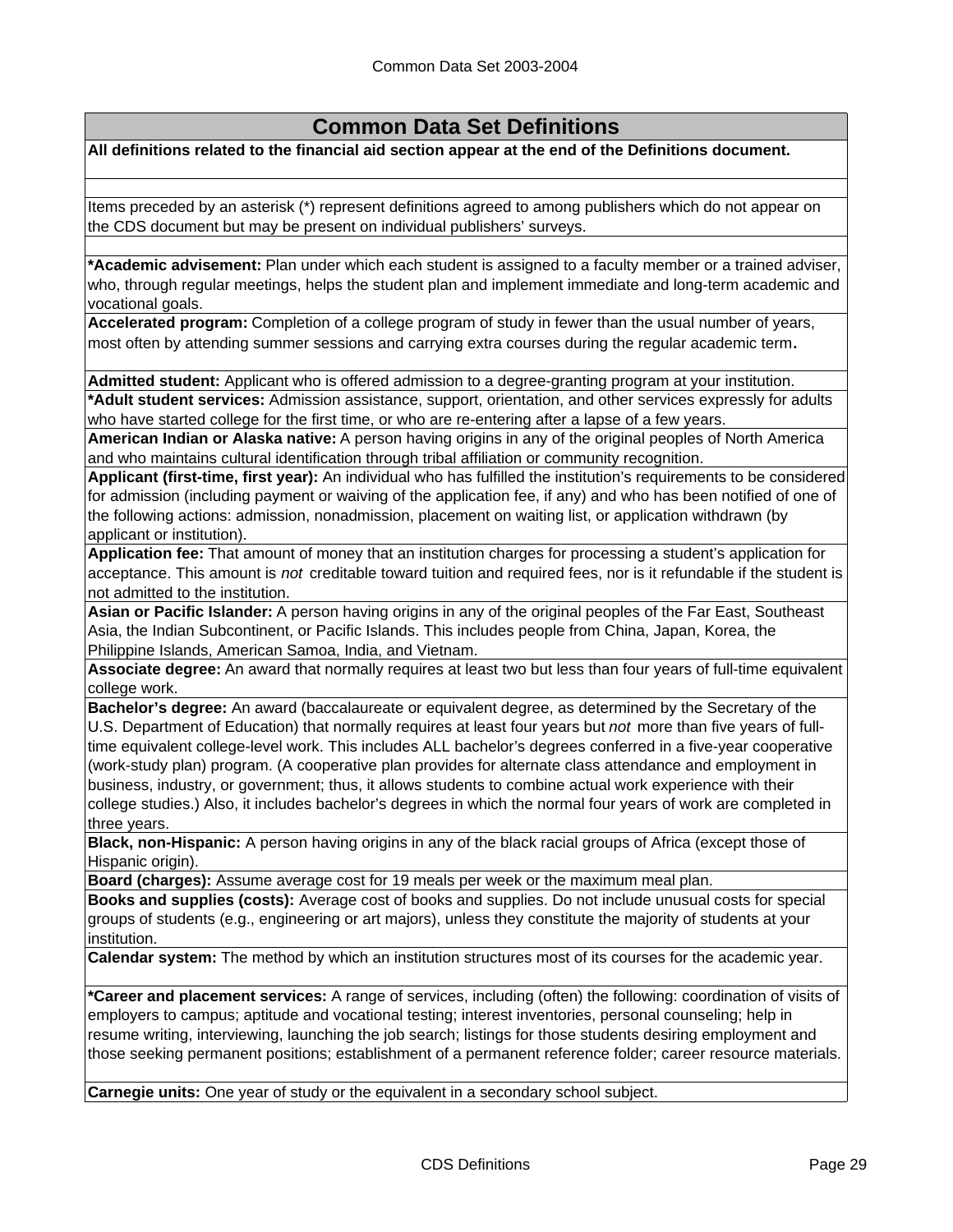**Certificate:** See **Postsecondary award, certificate, or diploma.**

**Class rank:** The relative numerical position of a student in his or her graduating class, calculated by the high school on the basis of grade-point average, whether weighted or unweighted.

**College-preparatory program:** Courses in academic subjects (English, history and social studies, foreign languages, mathematics, science, and the arts) that stress preparation for college or university study.

**Common Application:** The standard application form distributed by the National Association of Secondary School Principals for a large number of private colleges who are members of the Common Application Group.

**\*Community service program:** Referral center for students wishing to perform volunteer work in the community or participate in volunteer activities coordinated by academic departments.

**Commuter:** A student who lives off campus in housing that is not owned by, operated by, or affiliated with the college. This category includes students who commute from home and students who have moved to the area to attend college.

**Contact hour:** A unit of measure that represents an hour of scheduled instruction given to students. Also referred to as clock hour.

**Continuous basis (for program enrollment):** A calendar system classification that is used by institutions that enroll students at any time during the academic year. For example, a cosmetology school or a word processing school might allow students to enroll and begin studies at various times, with no requirement that classes begin on a certain date.

**Cooperative housing:** College-owned, -operated, or -affiliated housing in which students share room and board expenses and participate in household chores to reduce living expenses.

**Cooperative (work-study plan) program:** A program that provides for alternate class attendance and employment in business, industry, or government.

**\*Counseling service:** Activities designed to assist students in making plans and decisions related to their education, career, or personal development.

**Credit:** Recognition of attendance or performance in an instructional activity (course or program) that can be applied by a recipient toward the requirements for a degree, diploma, certificate, or other formal award.

**Credit course:** A course that, if successfully completed, can be applied toward the number of courses required for achieving a degree, diploma, certificate, or other formal award.

**Credit hour:** A unit of measure representing an hour (50 minutes) of instruction over a 15-week period in a semester or trimester system or a 10-week period in a quarter system. It is applied toward the total number of hours needed for completing the requirements of a degree, diploma, certificate, or other formal award.

**Cross-registration:** A system whereby students enrolled at one institution may take courses at another institution without having to apply to the second institution.

**Deferred admission:** The practice of permitting admitted students to postpone enrollment, usually for a period of one academic term or one year.

**Degree:** An award conferred by a college, university, or other postsecondary education institution as official recognition for the successful completion of a program of studies.

**Degree-seeking students:** Students enrolled in courses for credit who are recognized by the institution as seeking a degree or formal award. At the undergraduate level, this is intended to include students enrolled in vocational or occupational programs.

**Differs by program (calendar system):** A calendar system classification that is used by institutions that have occupational/vocational programs of varying length. These schools may enroll students at specific times depending on the program desired. For example, a school might offer a two-month program in January, March, May, September, and November; and a three-month program in January, April, and October.

### **Diploma:** See **Postsecondary award, certificate, or diploma.**

**Distance learning:** An option for earning course credit at off-campus locations via cable television, internet, satellite classes, videotapes, correspondence courses, or other means.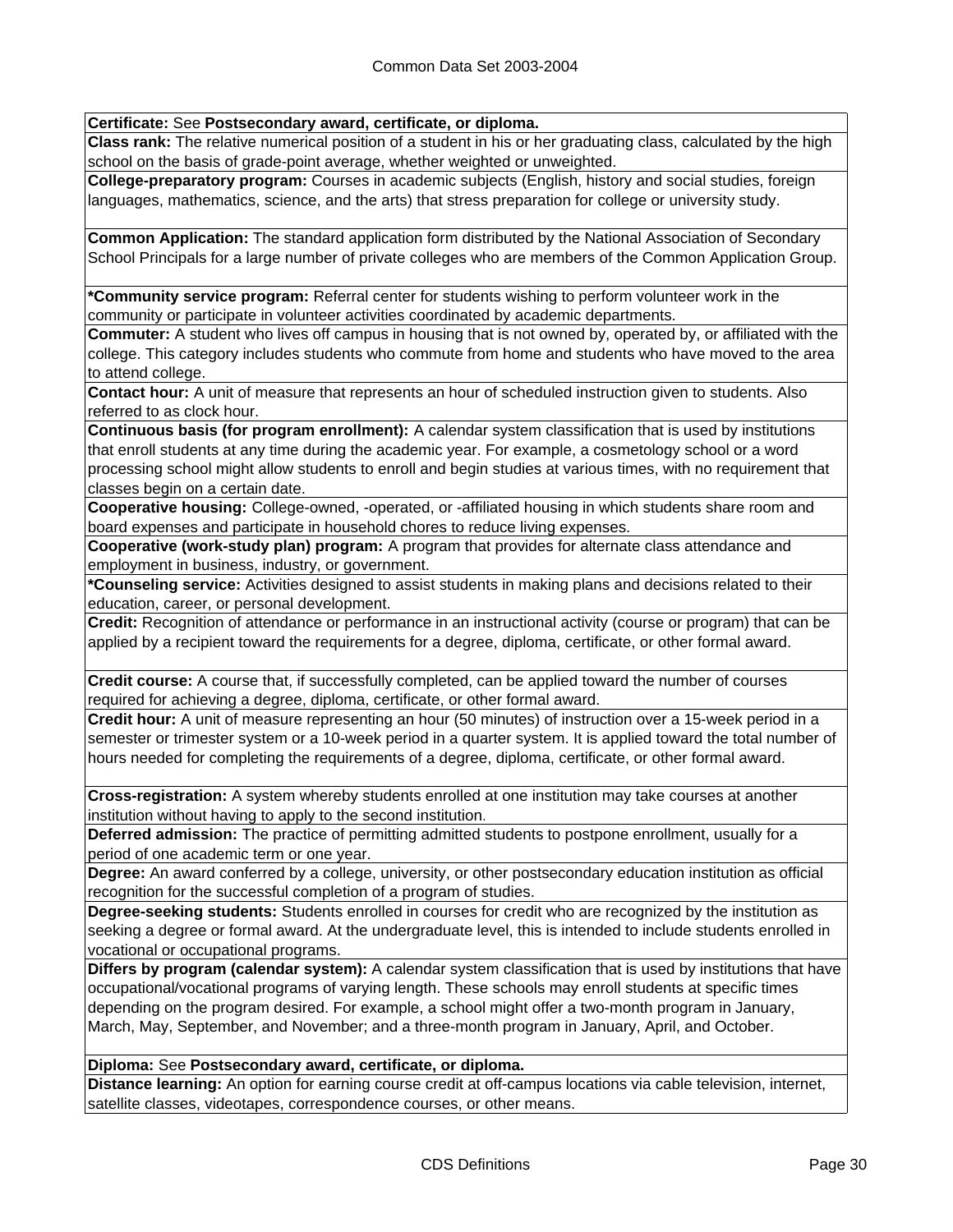**Doctoral degree:** The highest award a student can earn for graduate study. The doctoral degree classification includes such degrees as Doctor of Education, Doctor of Juridical Science, Doctor of Public Health, and the Doctor of Philosophy degree in any field such as agronomy, food technology, education, engineering, public administration, ophthalmology, or radiology. For the Doctor of Public Health degree, the prior degree is generally earned in the closely related field of medicine or in sanitary engineering.

**Double major:** Program in which students may complete two undergraduate programs of study simultaneously.

**Dual enrollment:** A program through which high school students may enroll in college courses while still enrolled in high school. Students are not required to apply for admission to the college in order to participate.

**Early action plan:** An admission plan that allows students to apply and be notified of an admission decision well in advance of the regular notification dates. If admitted, the candidate is not committed to enroll; the student may reply to the offer under the college's regular reply policy.

**Early admission:** A policy under which students who have not completed high school are admitted and enroll full time in college, usually after completion of their junior year.

**Early decision plan:** A plan that permits students to apply and be notified of an admission decision (and financial aid offer if applicable) well in advance of the regular notification date. Applicants agree to accept an offer of admission and, if admitted, to withdraw their applications from other colleges. There are three possible decisions for early decision applicants: admitted, denied, or not admitted but forwarded for consideration with the regular applicant pool, without prejudice.

**English as a Second Language (ESL):** A course of study designed specifically for students whose native language is not English.

**Exchange student program-domestic:** Any arrangement between a student and a college that permits study for a semester or more at another college **in the United States** without extending the amount of time required for a degree. **See also Study abroad**.

**External degree program:** A program of study in which students earn credits toward a degree through independent study, college courses, proficiency examinations, and personal experience. External degree programs require minimal or no classroom attendance.

**Extracurricular activities (as admission factor):** Special consideration in the admissions process given for participation in both school and nonschool-related activities of interest to the college, such as clubs, hobbies, student government, athletics, performing arts, etc.

**First professional certificate (postdegree):** An award that requires completion of an organized program of study designed for persons who have completed the first professional degree. Examples could be refresher courses or additional units of study in a specialty or subspecialty.

**First professional degree:** An award in one of the following fields: Chiropractic (DC, DCM), dentistry (DDS, DMD), medicine (MD), optometry (OD), osteopathic medicine (DO), rabbinical and Talmudic studies (MHL, Rav), Pharmacy (BPharm, PharmD), podiatry (PodD, DP, DPM), veterinary medicine (DVM), law (LLB, JD), divinity/ministry (BD, MDiv).

**First-time student:** A student attending any institution for the first time at the level enrolled. Includes students enrolled in the fall term who attended a postsecondary institution for the first time at the same level in the prior summer term. Also includes students who entered with advanced standing (college credit earned before graduation from high school).

**First-time, first-year (freshman) student:** A student attending any institution for the first time at the undergraduate level. Includes students enrolled in the fall term who attended college for the first time in the prior summer term. Also includes students who entered with advanced standing (college credits earned before graduation from high school).

**First-year student:** A student who has completed less than the equivalent of 1 full year of undergraduate work; that is, less than 30 semester hours (in a 120-hour degree program) or less than 900 contact hours.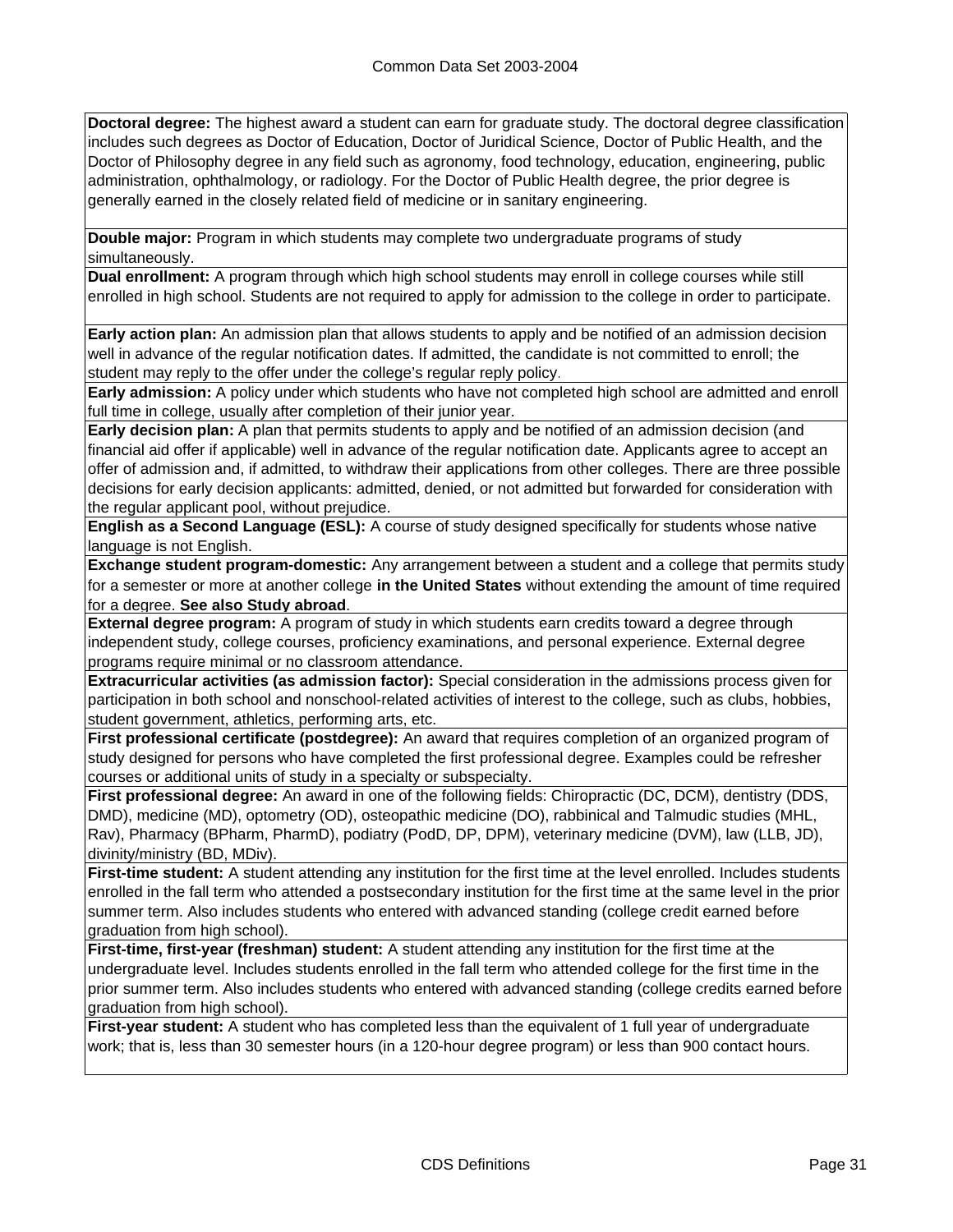**Freshman:** A first-year undergraduate student.

**\*Freshman/new student orientation:** Orientation addressing the academic, social, emotional, and intellectual issues involved in beginning college. May be a few hours or a few days in length; at some colleges, there is a fee.

**Full-time student (undergraduate):** A student enrolled for 12 or more semester credits, 12 or more quarter credits, or 24 or more contact hours a week each term.

**Geographical residence (as admission factor):** Special consideration in the admission process given to students from a particular region, state, or country of residence.

**Grade-point average (academic high school GPA):** The sum of grade points a student has earned in secondary school divided by the number of courses taken. The most common system of assigning numbers to grades counts four points for an A, three points for a B, two points for a C, one point for a D, and no points for an E or F. Unweighted GPA's assign the same weight to each course. Weighting gives students additional points for their grades in advanced or honors courses.

**Graduate student:** A student who holds a bachelor's or first professional degree, or equivalent, and is taking courses at the post-baccalaureate level.

**\*Health services:** Free or low cost on-campus primary and preventive health care available to students.

**High school diploma or recognized equivalent:** A document certifying the successful completion of a prescribed secondary school program of studies, or the attainment of satisfactory scores on the Tests of General Educational Development (GED), or another state-specified examination.

**Hispanic:** A person of Mexican, Puerto Rican, Cuban, Central or South American, or other Spanish culture or origin, regardless of race.

**Honors program:** Any special program for very able students offering the opportunity for educational enrichment, independent study, acceleration, or some combination of these.

**Independent study:** Academic work chosen or designed by the student with the approval of the department concerned, under an instructor's supervision, and usually undertaken outside of the regular classroom structure.

**In-state tuition:** The tuition charged by institutions to those students who meet the state's or institution's residency requirements.

**International student:** See **Nonresident alien.**

**Internship:** Any short-term, supervised work experience usually related to a student's major field, for which the student earns academic credit. The work can be full- or part-time, on- or off-campus, paid or unpaid.

**\*Learning center:** Center offering assistance through tutors, workshops, computer programs, or audiovisual equipment in reading, writing, math, and skills such as taking notes, managing time, taking tests.

**\*Legal services:** Free or low cost legal advice for a range of issues (personal and other).

**Liberal arts/career combination:** Program in which a student earns undergraduate degrees in two separate fields, one in a liberal arts major and the other in a professional or specialized major, whether on campus or through cross‑registration.

**Master's degree:** An award that requires the successful completion of a program of study of at least the fulltime equivalent of one but not more than two academic years of work beyond the bachelor's degree.

**Minority affiliation (as admission factor):** Special consideration in the admission process for members of designated racial/ethnic minority groups.

**\*Minority student center:** Center with programs, activities, and/or services intended to enhance the college experience of students of color.

**Nonresident alien:** A person who is not a citizen or national of the United States and who is in this country on a visa or temporary basis and does not have the right to remain indefinitely.

**\*On-campus day care:** Licensed day care for students' children (usually age 3 and up); usually for a fee.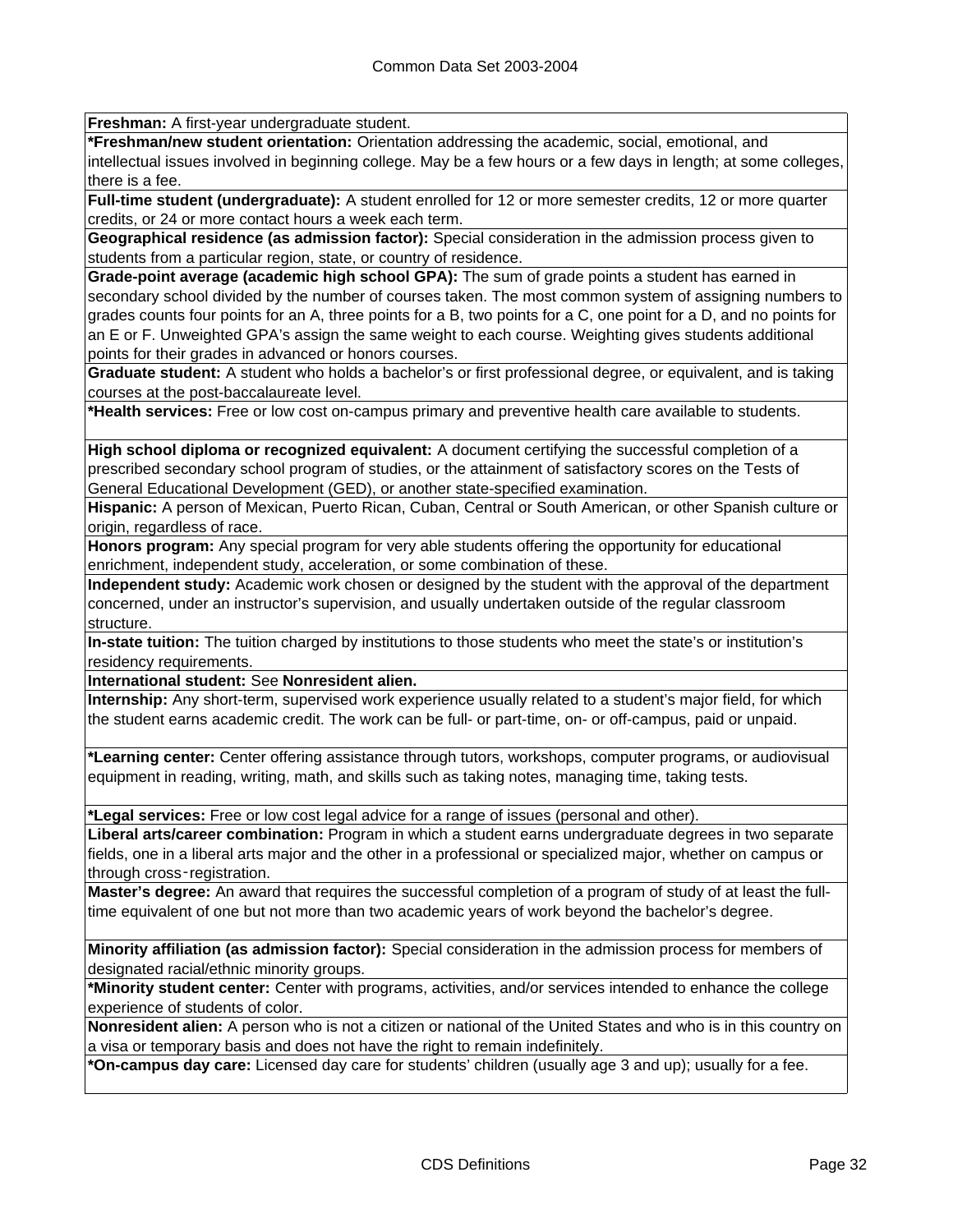**Open admission:** Admission policy under which virtually all secondary school graduates or students with GED equivalency diplomas are admitted without regard to academic record, test scores, or other qualifications.

**Other expenses (costs):** Include average costs for clothing, laundry, entertainment, medical (if not a required fee), and furnishings.

**Out-of-state tuition:** The tuition charged by institutions to those students who do not meet the institution's or state's residency requirements.

**Part-time student (undergraduate):** A student enrolled for fewer than 12 credits per semester or quarter, or fewer than 24 contact hours a week each term.

**\*Personal counseling**: One-on-one or group counseling with trained professionals for students who want to explore personal, educational, or vocational issues.

**Post-baccalaureate certificate:** An award that requires completion of an organized program of study requiring 18 credit hours beyond the bachelor's; designed for persons who have completed a baccalaureate degree but do not meet the requirements of academic degrees carrying the title of master.

**Post-master's certificate:** An award that requires completion of an organized program of study of 24 credit hours beyond the master's degree but does not meet the requirements of academic degrees at the doctoral level.

**Postsecondary award, certificate, or diploma:** Includes the following three IPEDS definitions for postsecondary awards, certificates, and diplomas of varying durations and credit/contact hour requirements—

*Less Than 1 Academic Year:* Requires completion of an organized program of study at the postsecondary level (below the baccalaureate degree) in less than 1 academic year (2 semesters or 3 quarters) or in less than 900 contact hours by a student enrolled full-time.

*At Least 1 But Less Than 2 Academic Years:* Requires completion of an organized program of study at the postsecondary level (below the baccalaureate degree) in at least 1 but less than 2 full-time equivalent academic years, or designed for completion in at least 30 but less than 60 credit hours, or in at least 900 but less than 1,800 contact hours.

*At Least 2 But Less Than 4 Academic Years:* Requires completion of an organized program of study at the postsecondary level (below the baccalaureate degree) in at least 2 but less than 4 full-time equivalent academic years, or designed for completion in at least 60 but less than 120 credit hours, or in at least 1,800 but less than 3,600 contact hours.

**Private institution:** An educational institution controlled by a private individual(s) or by a nongovernmental agency, usually supported primarily by other than public funds, and operated by other than publicly elected or appointed officials.

**Private for-profit institution:** A private institution in which the individual(s) or agency in control receives compensation, other than wages, rent, or other expenses for the assumption of risk.

**Private nonprofit institution:** A private institution in which the individual(s) or agency in control receives no compensation, other than wages, rent, or other expenses for the assumption of risk. These include both independent nonprofit schools and those affiliated with a religious organization.

**Proprietary institution:** See **Private for-profit institution.**

**Public institution:** An educational institution whose programs and activities are operated by publicly elected or appointed school officials, and which is supported primarily by public funds.

**Quarter calendar system:** A calendar system in which the academic year consists of three sessions called quarters of about 12 weeks each. The range may be from 10 to 15 weeks. There may be an additional quarter in the summer.

**Race/ethnicity:** Category used to describe groups to which individuals belong, identify with, or belong in the eyes of the community. The categories do not denote scientific definitions of anthropological origins. A person may be counted in only one group.

**Race/ethnicity unknown:** Category used to classify students or employees whose race/ethnicity is not known and whom institutions are unable to place in one of the specified racial/ethnic categories.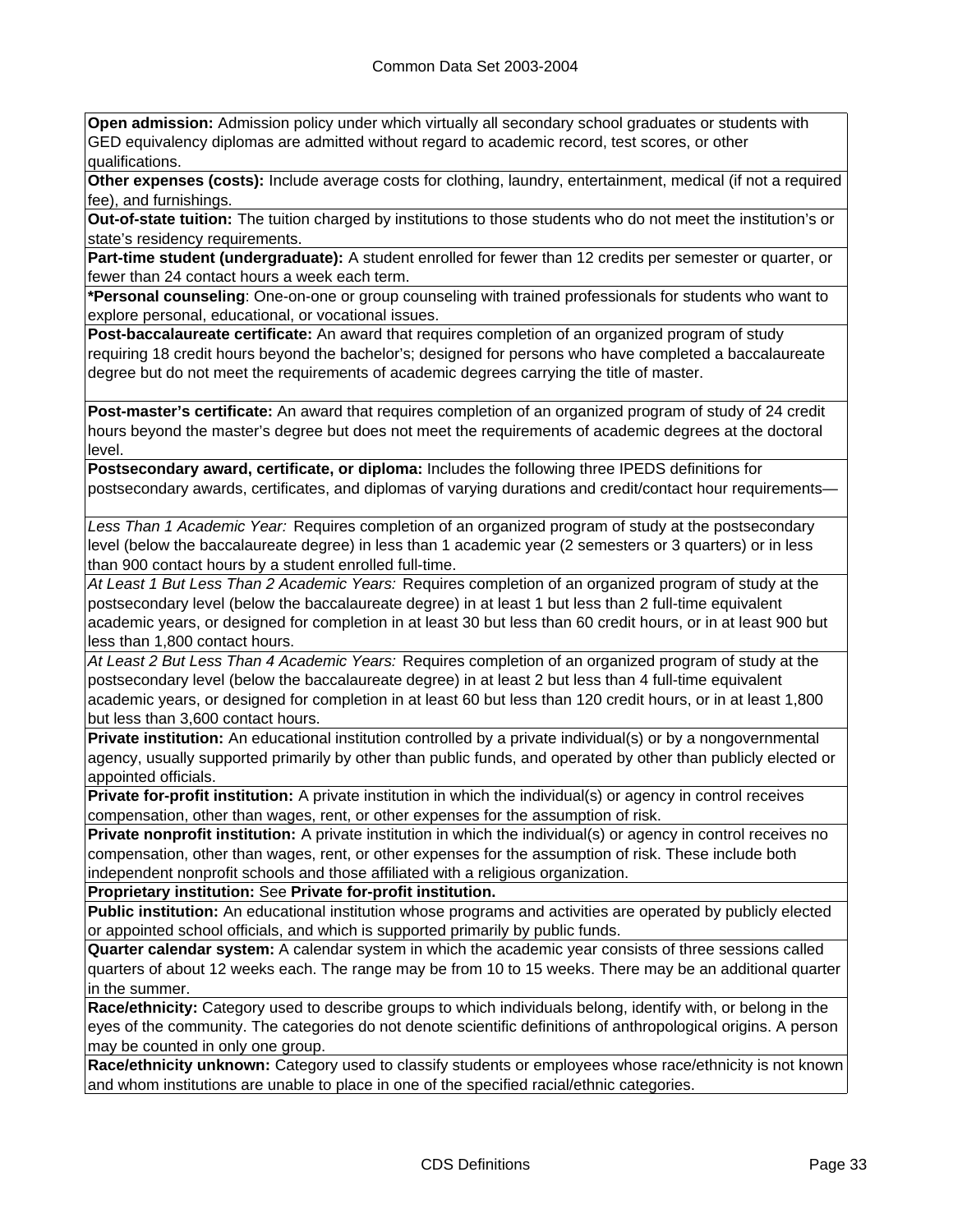**Religious affiliation/commitment (as admission factor):** Special consideration given in the admission process for affiliation with a certain church or faith/religion, commitment to a religious vocation, or observance of certain religious tenets/lifestyle.

**\*Religious counseling:** One-on-one or group counseling with trained professionals for students who want to explore religious problems or issues.

**\*Remedial services:** Instructional courses designed for students deficient in the general competencies necessary for a regular postsecondary curriculum and educational setting.

**Required fees:** Fixed sum charged to students for items not covered by tuition and required of such a large proportion of all students that the student who does NOT pay is the exception. Do not include application fees or optional fees such as lab fees or parking fees.

**Resident alien or other eligible non-citizen:** A person who is not a citizen or national of the United States and who has been admitted as a legal immigrant for the purpose of obtaining permanent resident alien status (and who holds either an alien registration card [Form I-551 or I-151], a Temporary Resident Card [Form I-688], or an Arrival-Departure Record [Form I-94] with a notation that conveys legal immigrant status, such as Section 207 Refugee, Section 208 Asylee, Conditional Entrant Parolee or Cuban-Haitian).

**Room and board (charges)—on campus:** Assume double occupancy in institutional housing and 19 meals per week (or maximum meal plan).

**Secondary school record (as admission factor):** Information maintained by the secondary school that may include such things as the student's high school transcript, class rank, GPA, and teacher and counselor recommendations.

**Semester calendar system:** A calendar system that consists of two semesters during the academic year with about 16 weeks for each semester of instruction. There may be an additional summer session.

**Student-designed major:** A program of study based on individual interests, designed with the assistance of an adviser.

**Study abroad:** Any arrangement by which a student completes part of the college program studying in another country. Can be at a campus abroad or through a cooperative agreement with some other U.S. college or an institution of another country.

**\*Summer session:** A summer session is shorter than a regular semester and not considered part of the academic year. It is not the third term of an institution operating on a trimester system or the fourth term of an institution operating on a quarter calendar system. The institution may have 2 or more sessions occurring in the summer months. Some schools, such as vocational and beauty schools, have year-round classes with no separate summer session.

**Talent/ability (as admission factor):** Special consideration given to students with demonstrated talent/abilities in areas of interest to the institution (e.g., sports, the arts, languages, etc.).

**Teacher certification program:** Program designed to prepare students to meet the requirements for certification as teachers in elementary, middle/junior high, and secondary schools.

**Transfer applicant:** An individual who has fulfilled the institution's requirements to be considered for admission (including payment or waiving of the application fee, if any) and who has previously attended another college or university and earned college-level credit.

**Transfer student:** A student entering the institution for the first time but known to have previously attended a postsecondary institution at the same level (e.g., undergraduate). The student may transfer with or without credit.

**Transportation (costs):** Assume two round trips to student's hometown per year for students in institutional housing or daily travel to and from your institution for commuter students.

**Trimester calendar system:** An academic year consisting of 3 terms of about 15 weeks each.

**Tuition:** Amount of money charged to students for instructional services. Tuition may be charged per term, per course, or per credit.

**\*Tutoring:** May range from one-on-one tutoring in specific subjects to tutoring in an area such as math, reading, or writing. Most tutors are college students; at some colleges, they are specially trained and certified.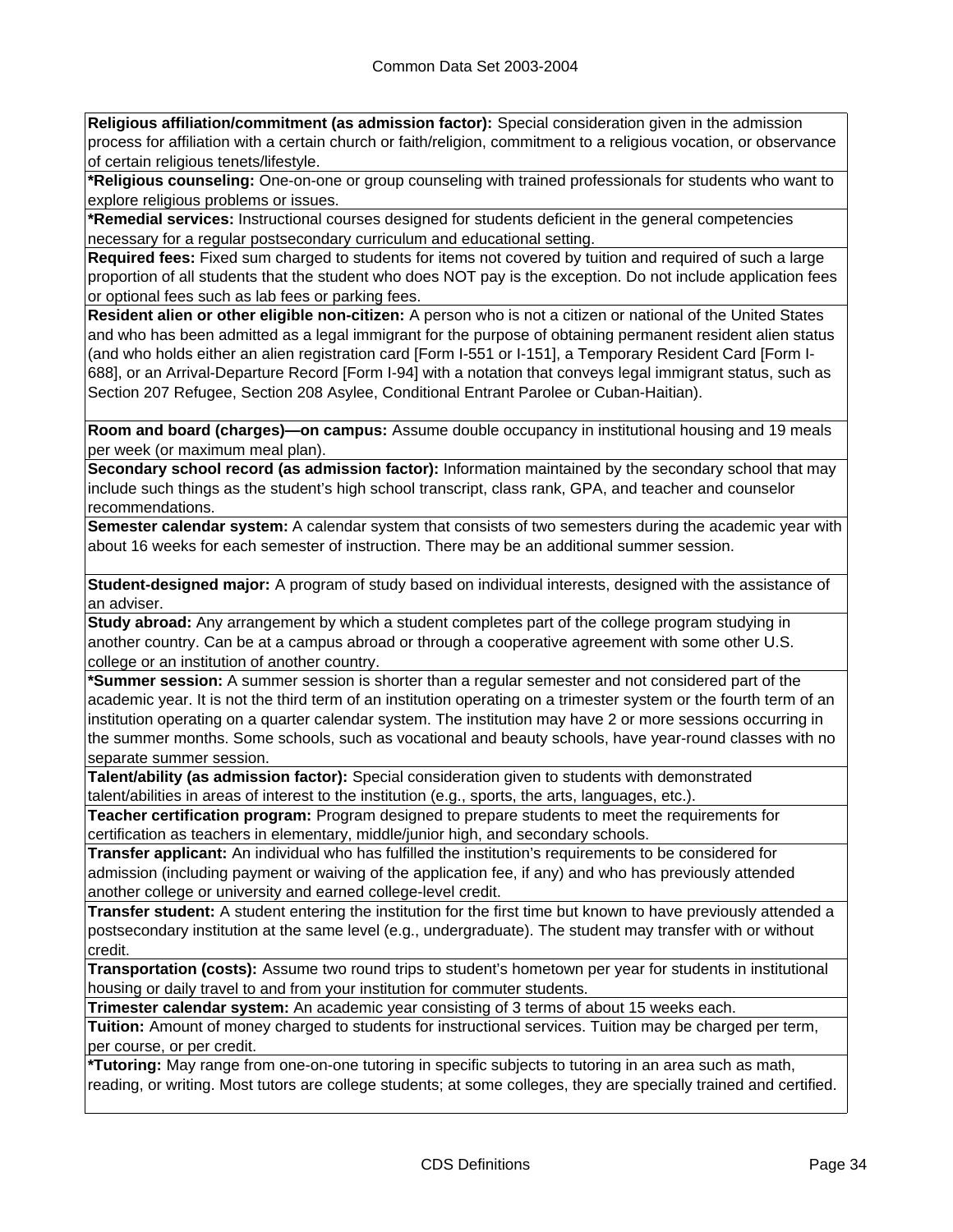**Unit:** a standard of measurement representing hours of academic instruction (e.g., semester credit, quarter credit, contact hour).

**Undergraduate:** A student enrolled in a four- or five-year bachelor's degree program, an associate degree program, or a vocational or technical program below the baccalaureate.

**\*Veteran's counseling:** Helps veterans and their dependents obtain benefits for their selected program and provides certifications to the Veteran's Administration. May also provide personal counseling on the transition from the military to a civilian life.

**\*Visually impaired:** Any person whose sight loss is not correctable and is sufficiently severe as to adversely affect educational performance.

**Volunteer work (as admission factor):** Special consideration given to students for activity done on a volunteer basis (e.g., tutoring, hospital care, working with the elderly or disabled) as a service to the community or the public in general.

**Wait list:** List of students who meet the admission requirements but will only be offered a place in the class if space becomes available.

**Weekend college:** A program that allows students to take a complete course of study and attend classes only on weekends.

**White, non-Hispanic:** A person having origins in any of the original peoples of Europe, North Africa, or the Middle East (except those of Hispanic origin).

**\*Women's center:** Center with programs, academic activities, and/or services intended to promote an understanding of the evolving roles of women.

**Work experience (as admission factor):** Special consideration given to students who have been employed prior to application, whether for relevance to major, demonstration of employment-related skills, or as explanation of student's academic and extracurricular record.

### **Financial Aid Definitions**

**Financial aid applicant**: Any applicant who submits **any one of** the institutionally required financial aid applications/forms, such as the FAFSA.

**Indebtedness**: Aggregate dollar amount borrowed through any loan programs (federal, state, subsidized, unsubsidized, private, etc.; excluding parent loans) while the student was enrolled at an institution. Student loans co-signed by a parent are assumed to be the responsibility of the student and **should** be included.

**Institutional and external funds**: Endowment, alumni, or external monies for which the institution determines the recipient or the dollar amount awarded.

**Financial need**: As determined by your institution using the federal methodology and/or your institution's own standards.

**Need-based aid**: College-funded or college-administered award from institutional, state, federal, or other sources for which a student must have financial need to qualify. This includes both institutional and noninstitutional student aid (grants, jobs, and loans).

**Need-based scholarship or grant aid**: Scholarships and grants from institutional, state, federal, or other sources for which a student must have financial need to qualify.

**Need-based self-help aid**: Loans and jobs from institutional, state, federal, or other sources for which a student must demonstrate financial need to qualify.

**Non-need-based scholarship or grant aid**: Scholarships and grants, gifts, or merit-based aid from institutional, state, federal, or other sources (including unrestricted funds or gifts and endowment income) awarded solely on the basis of academic achievement, merit, or any other non-need-based reason. When reporting questions H1 and H2, non-need-based aid that is used to meet need should be counted as needbased aid.